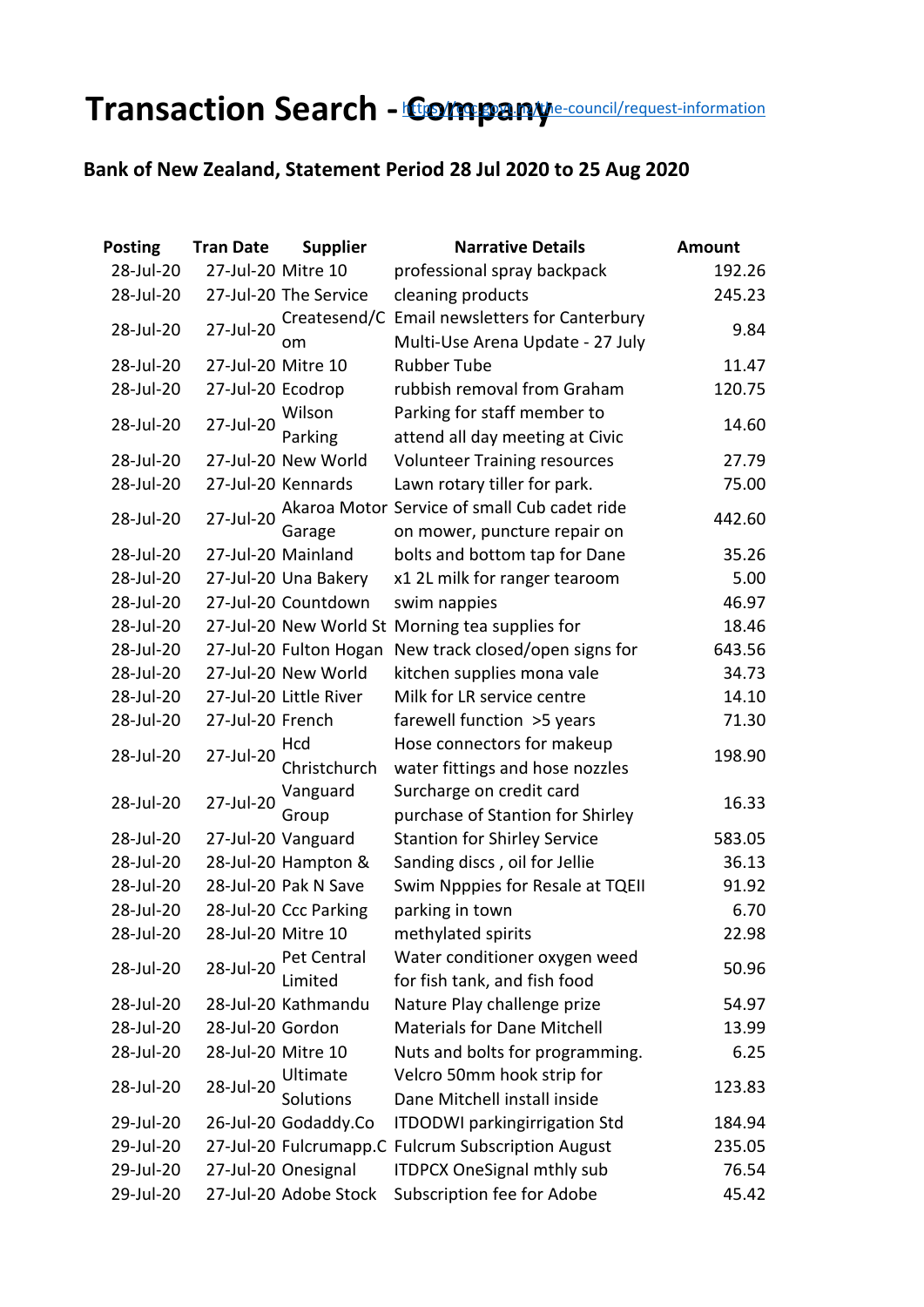| 29-Jul-20 | 28-Jul-20 Golf     |                          | mini golf course clubs                                 | 1149.73 |
|-----------|--------------------|--------------------------|--------------------------------------------------------|---------|
| 29-Jul-20 | 28-Jul-20 Caltex   |                          | Milk order for Hornby                                  | 5.20    |
| 29-Jul-20 |                    |                          | 28-Jul-20 Aa Sydenham 12 month rego for Port Hills BBQ | 36.06   |
|           |                    | Pb                       | Purchase of Computer Power                             |         |
| 29-Jul-20 | 28-Jul-20          | Technologies             | Cords for Computers in the                             | 77.80   |
| 29-Jul-20 |                    | 28-Jul-20 Australasian   | ARC sub                                                | 58.95   |
| 29-Jul-20 | 28-Jul-20 Sp *     |                          | <b>Storage and Conservation</b>                        | 941.25  |
| 29-Jul-20 | 28-Jul-20 Mitre 10 |                          | Book containers for the van                            | 58.88   |
|           |                    | Avenues                  | 2020 Stormwater Conference &                           |         |
| 29-Jul-20 | 28-Jul-20          | Event                    | Expo - Salina Poudyal Dhakal                           | 379.25  |
| 29-Jul-20 |                    | 28-Jul-20 Nz Safety      | x 6 pairs of sunglasses purchased                      | 77.79   |
| 29-Jul-20 |                    | 28-Jul-20 Marshire       | In House Maintenance - G2 oil                          | 260.17  |
| 29-Jul-20 |                    |                          | 28-Jul-20 Saecowilson - In House Maintenance Dryer     | 306.57  |
| 29-Jul-20 |                    |                          | 28-Jul-20 George Henry Workshop Consumables            | 425.10  |
|           |                    | Placemakers              | timber battens for supporting                          |         |
| 29-Jul-20 | 28-Jul-20          | Riccarton                | mesh racks in S7 storeroom                             | 791.63  |
| 29-Jul-20 | 28-Jul-20 Blacks   |                          | General fastenings for rec work                        | 144.48  |
| 29-Jul-20 | 28-Jul-20 Outsider |                          | New boots                                              | 312.23  |
| 29-Jul-20 |                    | 28-Jul-20 Ccc Lichfield  | Parking for civic and BNZ                              | 11.30   |
| 29-Jul-20 |                    | 28-Jul-20 New World      | Hypo allergenic band aids for                          | 5.99    |
| 29-Jul-20 | 28-Jul-20          | <b>Twl 175</b>           | Two storage boxes to securely                          | 20.00   |
|           |                    | South City               | store Turanga building                                 |         |
| 29-Jul-20 | 28-Jul-20          | Drills Taps &            | Stud remover for spa filter plate                      | 57.44   |
|           |                    | Dies Limite              | repairs at Graham Condon                               |         |
| 29-Jul-20 | 28-Jul-20          | <b>Blacks</b>            | 2 No. 16 mm thread taps for spa                        | 138.62  |
|           |                    | Fasteners                | filter repairs at Graham Condon                        |         |
| 29-Jul-20 |                    | 28-Jul-20 Storage Box-   | <b>Materials for Dane Mitchell</b>                     | 11.98   |
| 29-Jul-20 | 28-Jul-20 Sifco    |                          | <b>Materials for Dane Mitchell</b>                     | 20.59   |
| 29-Jul-20 |                    | 28-Jul-20 Bunnings -     | <b>Materials for Dane Mitchell</b>                     | 92.80   |
| 29-Jul-20 |                    | 28-Jul-20 The Chain      | fixings for Dane Mitchell Post                         | 31.72   |
| 29-Jul-20 |                    | 28-Jul-20 Garden Box     | Decorative stones for Dane                             | 201.88  |
| 29-Jul-20 |                    | 28-Jul-20 James Bull &   | Replacement Keys for Dance                             | 24.00   |
| 29-Jul-20 | 28-Jul-20 Sopers   |                          | Push Plates / Pull Handles for                         | 263.58  |
| 29-Jul-20 |                    | 28-Jul-20 Nz Safety      | Motorbike boots                                        | 204.29  |
| 29-Jul-20 | 28-Jul-20 Casbolts |                          | Motorbike helmet and gloves                            | 288.00  |
| 29-Jul-20 |                    | 28-Jul-20 Countdown      | Sim card for phone (Android                            | 12.00   |
| 29-Jul-20 | 28-Jul-20          | Bunnings -               | Dane Mitchell install bostik                           | 31.80   |
|           |                    | 9476                     | adhesive for velcro inside                             |         |
| 29-Jul-20 | 29-Jul-20 Resene   |                          | Paint for external wall                                | 104.13  |
| 29-Jul-20 |                    | 29-Jul-20 Pak N Save     | Rarakau Tea Coffee supplies                            | 15.96   |
| 29-Jul-20 |                    | 29-Jul-20 Jaycar Pty Ltd | Computer parts for Dane                                | 55.60   |
|           |                    |                          | Mitchell exhibition installation                       |         |
| 29-Jul-20 | 29-Jul-20          | The Chain                | <b>Fixings for Dane Mitchell Post</b>                  | 73.84   |
|           |                    | Man Ltd                  | Hoc chamber installation                               |         |
| 29-Jul-20 |                    | 29-Jul-20 Garden Box     | <b>Ballast for Dane Mitchell Post</b>                  | 95.00   |
|           | 29-Jul-20          | Sydenham                 | Sydenham Bakery - Catering for                         | 103.60  |
| 29-Jul-20 |                    | <b>Bakery</b>            | Hoon Hay network meeting 29                            |         |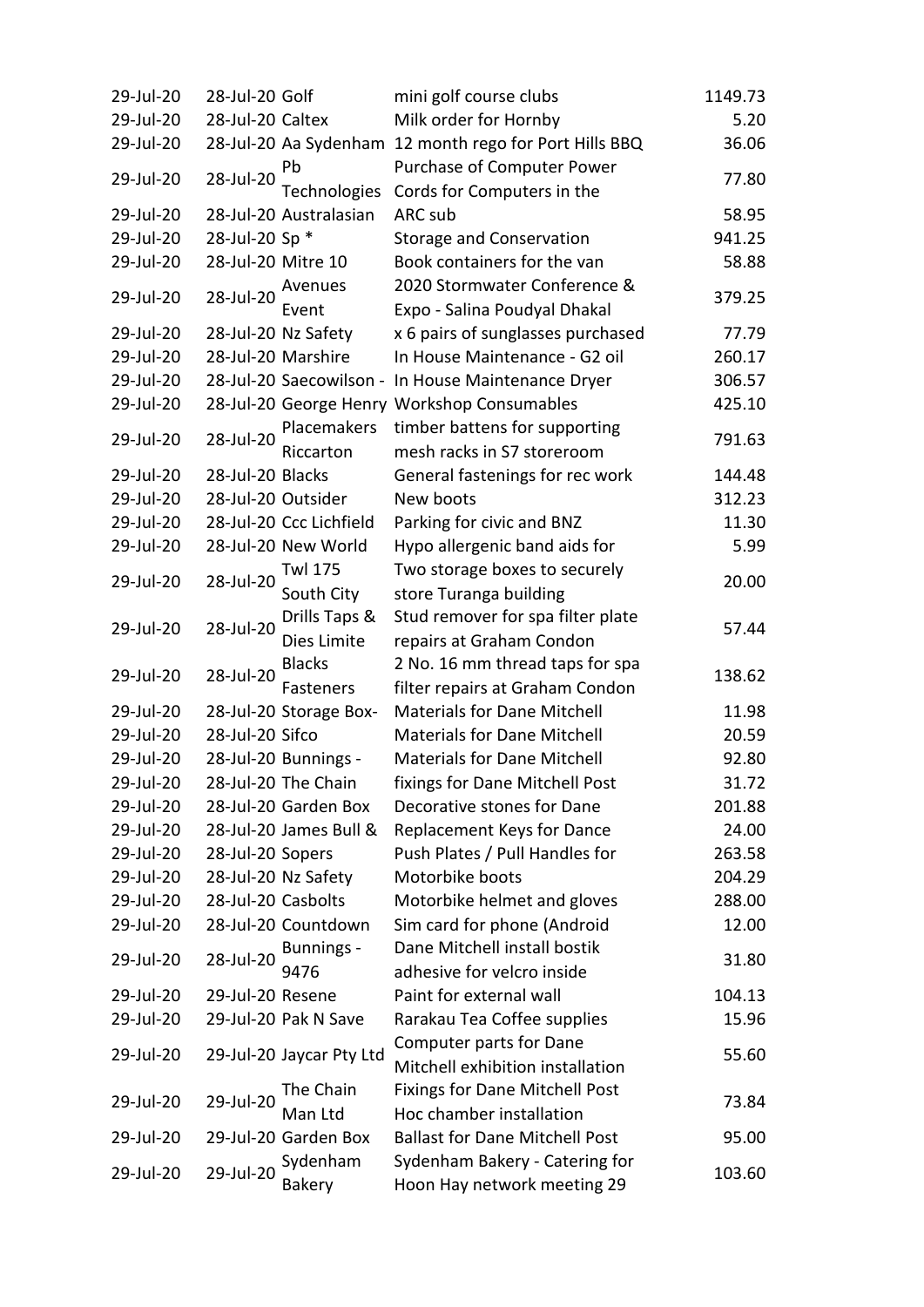| 30-Jul-20 |                    | 27-Jul-20 Institutepu  | IPWEA - International                               | 1473.17   |
|-----------|--------------------|------------------------|-----------------------------------------------------|-----------|
|           |                    |                        | Infrastructure Finance                              |           |
| 30-Jul-20 |                    | 28-Jul-20 Paypal *fish | purchase fish symbols for                           | 167.50    |
| 30-Jul-20 |                    | 28-Jul-20 Officevibe   | IT Officevibe mthly sub                             | 1122.57   |
| 30-Jul-20 | 28-Jul-20 Ocean    |                        | Credit Voucher (GBP 136.93)                         | $-262.14$ |
| 30-Jul-20 | 28-Jul-20          |                        | Hoo*hootsuit Monthly sub. Hootsuite is a            | 117.03    |
|           |                    | e Inc                  | social media scheduling site                        |           |
| 30-Jul-20 | 29-Jul-20 Safet    |                        | <b>H&amp;S Consumables Workshop</b>                 | 260.02    |
| 30-Jul-20 | 29-Jul-20 Safet    |                        | <b>H&amp;S Consumables Workshop</b>                 | 617.78    |
| 30-Jul-20 | 29-Jul-20 Safet    |                        | Credit Voucher SafetCredit                          | $-877.80$ |
|           |                    |                        | relates to invoice 5007404 and                      |           |
| 30-Jul-20 |                    |                        | 29-Jul-20 Farmers 5579 Mugs for Staff Room at TQEII | 53.88     |
| 30-Jul-20 |                    | 29-Jul-20 Pak N Save   | Paknsav monthly account for                         | 261.43    |
| 30-Jul-20 | 29-Jul-20 Blacks   |                        | fastenings                                          | 3.72      |
| 30-Jul-20 | 29-Jul-20          | Pulp Kitchen           | Banks Peninsula Water                               | 295.87    |
|           |                    | Catering               | Management Zone Committee -                         |           |
| 30-Jul-20 |                    | 29-Jul-20 Archives New | document search fee Archives                        | 25.00     |
| 30-Jul-20 | 29-Jul-20          | Pb Tech                | USB Hub for                                         | 123.81    |
|           |                    | Online 09              | cameras/batteries/download                          |           |
| 30-Jul-20 | 29-Jul-20 Wilson   |                        | Parking to pick up new phone                        | 6.60      |
| 30-Jul-20 | 29-Jul-20          | Nz Safety              | 2 x 1st aid kits-Fire extinguisher                  | 157.80    |
|           |                    | <b>Blackwoods</b>      | for 871 and work socks                              |           |
| 30-Jul-20 | 29-Jul-20 Caltex   |                        | milk for redwood staffroom                          | 7.80      |
| 30-Jul-20 |                    | 29-Jul-20 Bunnings -   | <b>Materials for Dane Mitchell</b>                  | 33.73     |
| 30-Jul-20 | 29-Jul-20 Office   |                        | Shredder                                            | 113.85    |
| 30-Jul-20 | 29-Jul-20 Safet    |                        | Restock extensive first aid kit for                 | 205.83    |
| 30-Jul-20 |                    | 30-Jul-20 Freshchoice  | Methylated Spirits for cleaning                     | 5.00      |
| 30-Jul-20 |                    | 30-Jul-20 Countdown    | Items for inter-agency training                     | 59.50     |
| 30-Jul-20 |                    | 30-Jul-20 New World    | Items for inter-agency training                     | 342.53    |
| 30-Jul-20 |                    | 30-Jul-20 Mitre 10     | spray paint                                         | 35.76     |
| 30-Jul-20 | 30-Jul-20 Mitre 10 |                        | locks and catches                                   | 52.18     |
| 30-Jul-20 |                    | 30-Jul-20 New World    | Morning tea supplies for                            | 83.19     |
| 30-Jul-20 | 30-Jul-20 Ccc Art  |                        | parking in town for meeting                         | 5.00      |
| 30-Jul-20 |                    | 30-Jul-20 Garden Box   | <b>Ballast for Dane Mitchell Post</b>               | 19.00     |
| 30-Jul-20 |                    | 30-Jul-20 Garden Box   | <b>Ballast for Dane Mitchell Post</b>               | 137.28    |
| 30-Jul-20 | 30-Jul-20          | Sopers                 | Credit Voucher Sopers Macindoe                      | $-263.58$ |
|           |                    | Macindoe               | Chch Push Plates / Pull Handles                     |           |
| 30-Jul-20 | 30-Jul-20 Sopers   |                        | Pull Handles/ Pull plates for Fire                  | 419.98    |
| 30-Jul-20 |                    | 30-Jul-20 Paramount    | scooper nets                                        | 47.00     |
| 30-Jul-20 | 30-Jul-20 Mitre 10 |                        | NPW Tools- Lazer measure/ Stud                      | 297.48    |
| 31-Jul-20 | 30-Jul-20 Wilson   |                        | <b>Wilson Parking - Meeting Civic</b>               | 14.60     |
| 31-Jul-20 | 30-Jul-20          | Couplands              | Unit Function for leaving                           |           |
|           |                    | <b>Bakeries</b>        | employee (35 years of service)                      | 115.18    |
| 31-Jul-20 | 30-Jul-20 Wilson   |                        | Wilson Parking - Meeting Civic                      | 12.60     |
| 31-Jul-20 | 30-Jul-20 Radio    |                        | Radio Licence - Huntsbury 4                         | 100.00    |
| 31-Jul-20 | 30-Jul-20 Radio    |                        | Radio Licence - SocKburn                            | 100.00    |
|           | 30-Jul-20          | Eastern                | Dry cleaning in relation to a                       |           |
| 31-Jul-20 |                    | <b>Drycleaners</b>     | medical event at SO library                         | 84.00     |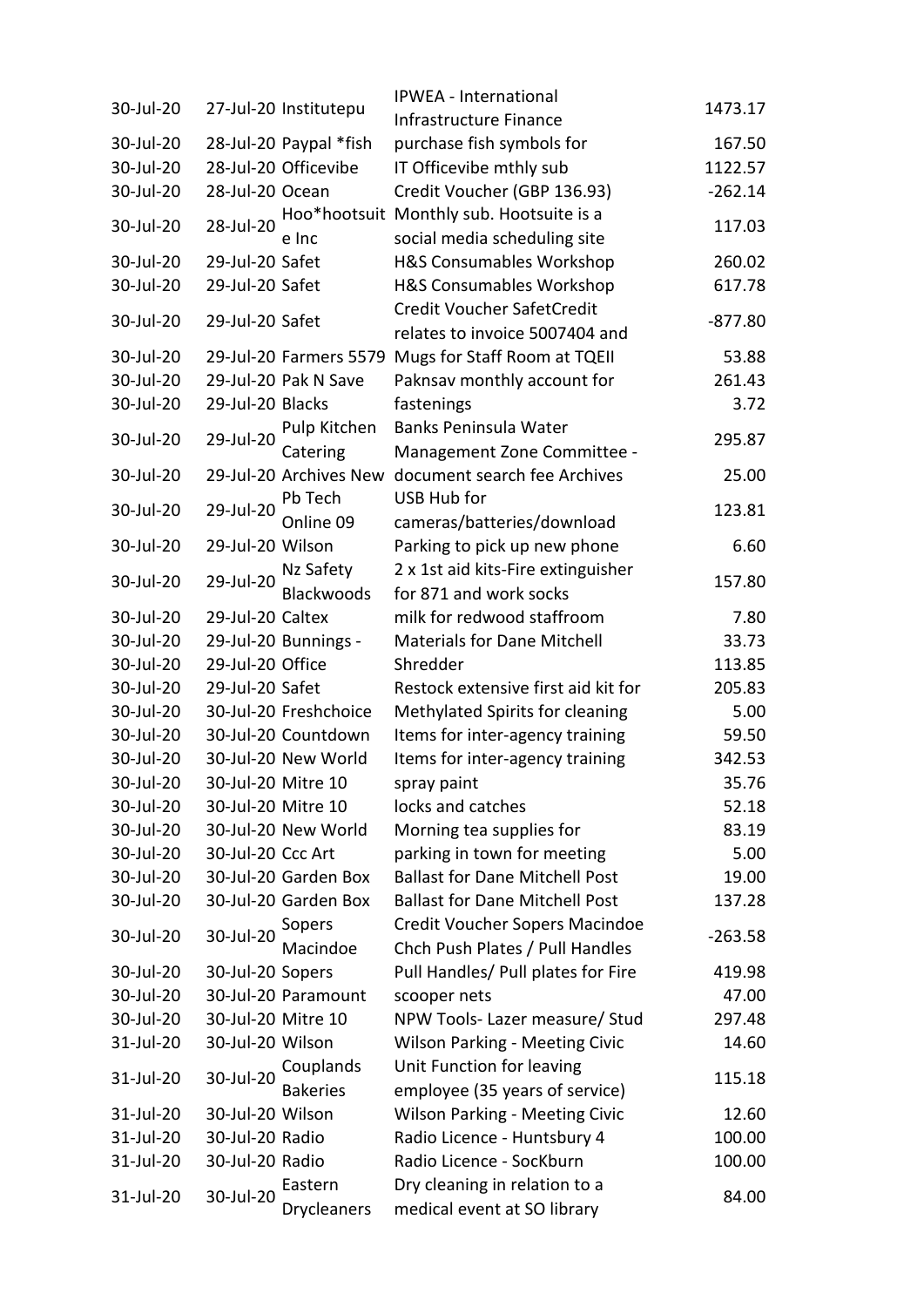| 31-Jul-20   |                    |                                     | 30-Jul-20 Createsend/C Woolston Village upgrade (256 | 10.84    |
|-------------|--------------------|-------------------------------------|------------------------------------------------------|----------|
|             |                    | Bunnings -                          | restock of cleaning product and                      |          |
| 31-Jul-20   | 30-Jul-20          | 9482                                | equipment including COVID-19                         | 375.94   |
| 31-Jul-20   | 30-Jul-20 Mitre 10 |                                     | Selleys Sealant x 2                                  | 43.96    |
| 31-Jul-20   |                    | 30-Jul-20 Placemakers               | gloves for handling timber                           | 12.95    |
| 31-Jul-20   | 30-Jul-20 Sifco    |                                     | repair 2 office staplers                             | 43.24    |
| 31-Jul-20   | 30-Jul-20 McG      |                                     | Fencing hire                                         | 106.38   |
| 31-Jul-20   |                    | 30-Jul-20 Terra Viva                | bedding plants                                       | 261.17   |
| 31-Jul-20   | 30-Jul-20 Hcd      |                                     | New hose nozzles for pool side                       | 86.18    |
|             |                    | R & S Trade                         | Tripod, winch harness for                            |          |
| 31-Jul-20   | 30-Jul-20          | Group Ltd                           | balance tank repairs out door                        | 263.32   |
| 31-Jul-20   |                    | 30-Jul-20 Bunnings -                | Tree stakes                                          | 63.88    |
| 31-Jul-20   |                    | 30-Jul-20 Bp Connect                | Emergency diesel fuel purchase                       | 53.92    |
|             |                    | Mobil                               | Fuel for rental truck Dane                           |          |
| 31-Jul-20   | 30-Jul-20          | Wigram                              | Mitchell Post Hoc tree                               | 34.47    |
|             |                    | Pb Tech                             | Logitech wireless kb and                             |          |
| 31-Jul-20   | 30-Jul-20          | Online 09                           | mouseTask 2738142 Meetroom                           | 62.53    |
| 31-Jul-20   | 30-Jul-20 Eb       |                                     | <b>Tactical Urbanism for</b>                         | 358.70   |
| 31-Jul-20   | 30-Jul-20 Kerrick  |                                     | Brushes for Skyvac                                   | 63.31    |
| 31-Jul-20   | 30-Jul-20 Casbolts |                                     | Motorbike gloves                                     | 105.00   |
| 31-Jul-20   |                    | 30-Jul-20 Nz Safety                 | Motorbike boots                                      | 180.26   |
| 31-Jul-20   |                    | 30-Jul-20 Mobytech                  | Floor cleaning machine battery                       | 47.16    |
| 31-Jul-20   |                    | 30-Jul-20 The Service               | NPW Soup Dispensers and Soap                         | 418.37   |
|             |                    | New World                           | Unit Function for leaving                            |          |
| 31-Jul-20   | 31-Jul-20          | Durham                              | employee (35 years of service)                       | 268.54   |
| 31-Jul-20   | 31-Jul-20 Mitre 10 |                                     | hardware supplies                                    | 114.43   |
| 31-Jul-20   |                    | 31-Jul-20 Kathmandu                 | Staff Clothing 2020-2021                             | 297.48   |
| 31-Jul-20   | 31-Jul-20 Mitre 10 |                                     | bolts for spa filter                                 | 21.68    |
| 31-Jul-20   |                    | 31-Jul-20 Armstrong                 | Key tags for various halls to give                   | 48.00    |
| 31-Jul-20   |                    | 31-Jul-20 Chch City                 | Parking vouchers for meetings in                     | 74.00    |
| 31-Jul-20   | 31-Jul-20 Leedsafe |                                     | Hi Vis vest- micro lab                               | 19.99    |
| 31-Jul-20   |                    | 31-Jul-20 Marketing                 | <b>ITDODWI Cleaner for Screen</b>                    | 41.40    |
| 31-Jul-20   | 31-Jul-20 Central  |                                     | ITDPLOB ArchiCAD mthly fee                           | 379.50   |
| 31-Jul-20   |                    | 31-Jul-20 Xcm Group                 | <b>Trousers</b>                                      | 104.42   |
| $3$ -Aug-20 | 30-Jul-20 Goformz  |                                     | <b>ITDPLOB GoFormz monthly sub</b>                   | 116.75   |
| $3$ -Aug-20 |                    | 30-Jul-20 Runscope.Co               | <b>ITDPEco Runscope mthly sub</b>                    | 122.00   |
| $3-Aug-20$  |                    |                                     | 30-Jul-20 Www.Paessle For libraries, software for    | 1904.24  |
| 3-Aug-20    | 30-Jul-20 Ab*      |                                     | Library book                                         | 47.13    |
| $3$ -Aug-20 | 30-Jul-20 Ab*      |                                     | Library book                                         | $-69.83$ |
| $3$ -Aug-20 | 30-Jul-20 Ab*      |                                     | Library book                                         | 72.50    |
| $3$ -Aug-20 | 30-Jul-20 Ab*      |                                     | Library book                                         | 301.89   |
| 3-Aug-20    | 31-Jul-20 Wilson   |                                     | Wilson Parking - Meeting Civic                       | 14.60    |
| $3$ -Aug-20 |                    | 31-Jul-20 Kens Cameras Tripod plate |                                                      | 49.40    |
|             |                    | Redpaths St                         | Floor Ducting for Dane Mitchell                      |          |
| 3-Aug-20    | 31-Jul-20          | Asaph                               | 'Post Hoc' electrical leads                          | 82.11    |
|             |                    |                                     | <b>Floor Duct for Dane Mitchell</b>                  |          |
| $3-Aug-20$  |                    | 31-Jul-20 J A Russell               | 'Post Hoc' Electrical Leads                          | 114.48   |
| $3-Aug-20$  | 31-Jul-20 Hirepool |                                     | EZstreet tar seal                                    | 89.98    |
|             |                    |                                     |                                                      |          |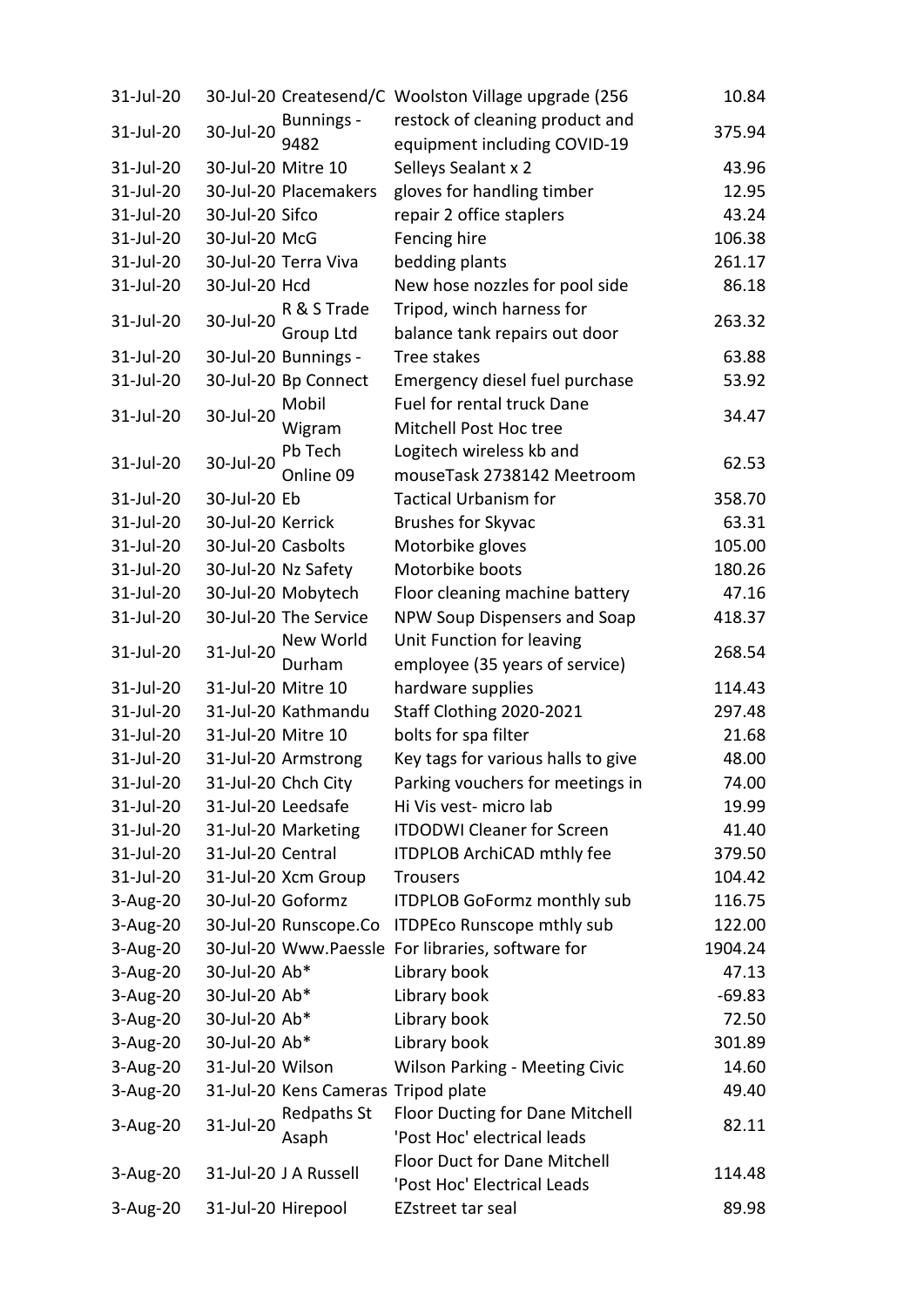| 3-Aug-20<br>31-Jul-20 Facebk<br>Facebook/Instagram posts as per                                                  | 269.47  |
|------------------------------------------------------------------------------------------------------------------|---------|
| $3-Aug-20$<br>Replacement brake blocks<br>31-Jul-20 Evolution                                                    | 26.99   |
| $3$ -Aug-20<br>31-Jul-20 Evolution<br>Replacement brake blocks                                                   | 161.94  |
| $3$ -Aug-20<br>31-Jul-20 Ccc Parking<br>Meeting at Civic                                                         | 6.70    |
| $3-Aug-20$<br>31-Jul-20 Cashiers<br>Hocken Library photo                                                         | 75.00   |
| probate document from<br><b>Archives New</b><br>31-Jul-20                                                        | 25.00   |
| 3-Aug-20<br>Archives NZ, Menzies research<br>Zealand                                                             |         |
| 2Walkandcycle 2020 Conference<br>3-Aug-20<br>31-Jul-20 Harding                                                   | 910.00  |
| George Henry Tooline drill stand for using<br>3-Aug-20<br>31-Jul-20<br>& Co<br>electric drill as a drill press   | 98.99   |
| 31-Jul-20 George Henry 3 x holes saws for building mtb<br>3-Aug-20                                               | 108.94  |
| 3-Aug-20<br>31-Jul-20 New World<br>supplies for volunteer working                                                | 31.33   |
| 3-Aug-20<br>31-Jul-20 Blacks<br>Screws for signs                                                                 | 81.95   |
| 3-Aug-20<br>31-Jul-20 Casbolts<br>Motorbike gloves                                                               | 135.00  |
| 3-Aug-20<br>31-Jul-20 Bunnings -<br>"keep away "tapes                                                            | 21.96   |
| $3$ -Aug-20<br>31-Jul-20 Bunnings -<br>Disinfected wipes, ear plugs and                                          | 77.47   |
| $3$ -Aug-20<br>31-Jul-20 Bunnings -<br>NPW Tools - tape measures &                                               | 91.26   |
| Merino possum giftware for<br>Manawatu                                                                           |         |
| 3-Aug-20<br>31-Jul-20<br><b>Knitting Mills</b><br>resale in the B G V C Giftshop.                                | 1118.38 |
| 1-Aug-20 Stihl Shop<br>3-Aug-20<br>bar oil chainsaw                                                              | 54.00   |
| 1-Aug-20 New World St Coffee jug as previous one had<br>$3$ -Aug-20                                              | 16.99   |
| 3-Aug-20<br>1-Aug-20 Mitre 10<br>replacement tank taps for                                                       | 10.70   |
| $3$ -Aug-20<br>1-Aug-20 Macpac<br>Replacement gloves for winter                                                  | 17.99   |
| 3-Aug-20<br>1-Aug-20 Bunnings -<br>replacement bulbs and white                                                   | 70.27   |
| 3-Aug-20<br>1-Aug-20 Fulcrumapp.C Supply of data capture tool                                                    | 997.63  |
| Fulcrumapp.C Data collection software                                                                            |         |
| 1-Aug-20<br>3-Aug-20<br>monthly account for District<br>om                                                       | 58.68   |
| Personal Use in Error -<br>Freshchoice                                                                           | 17.37   |
| 3-Aug-20<br>$1-Aug-20$<br>Merivale<br>Reimbursed direct at Service                                               |         |
| 1-Aug-20 Addressfinder Address Finder monthly sub (for<br>3-Aug-20                                               | 149.50  |
| gate latches weed killer bbq<br>$3$ -Aug-20<br>2-Aug-20 Bunnings -                                               | 196.20  |
| $3$ -Aug-20<br>2-Aug-20 Bunnings -<br>3X CAMP BBQ REPLACEMENT                                                    | 1047.01 |
| safety glasses for handling flax,<br>Mitre 10<br>2-Aug-20<br>3-Aug-20                                            | 40.97   |
| peat for stratifying seed and 9v<br>Mega                                                                         |         |
| 2-Aug-20 Umbrellar<br>Web hosting service for track<br>3-Aug-20                                                  | 17.25   |
| 3-Aug-20<br>2-Aug-20 New World<br>Gift card for volunteer                                                        | 50.00   |
| $3$ -Aug-20<br>2-Aug-20 Pak N Save<br>Volunteer recognition                                                      | 290.00  |
| Screws bolts wood for bridge<br>$3-Aug-20$<br>2-Aug-20 Bunnings -                                                | 257.50  |
| Swim Nappies for Resale at TQEII<br>3-Aug-20<br>3-Aug-20 Pak N Save                                              | 758.34  |
| <b>Greater Linwood Forum</b><br>3-Aug-20<br>3-Aug-20 Countdown                                                   | 26.20   |
| $3$ -Aug-20<br>3-Aug-20 Mrc Global<br><b>Workshop Consumables</b>                                                | 152.86  |
| 3-Aug-20<br>3-Aug-20 Rubber<br>Rubber stamps                                                                     | 118.00  |
| $3$ -Aug-20<br>3-Aug-20 Mitre 10<br>Garden tools, tubs and plants for                                            | 229.21  |
| 3-Aug-20 Mitre 10<br>3-Aug-20<br>Misc materials                                                                  | 143.31  |
| Staff milk<br>3-Aug-20<br>3-Aug-20 Z Cashmere                                                                    | 7.20    |
| Purchase of sample paper types<br>Gordon<br>3-Aug-20<br>3-Aug-20<br>Harris Chch<br>and gold pen for Bill Hammond | 28.90   |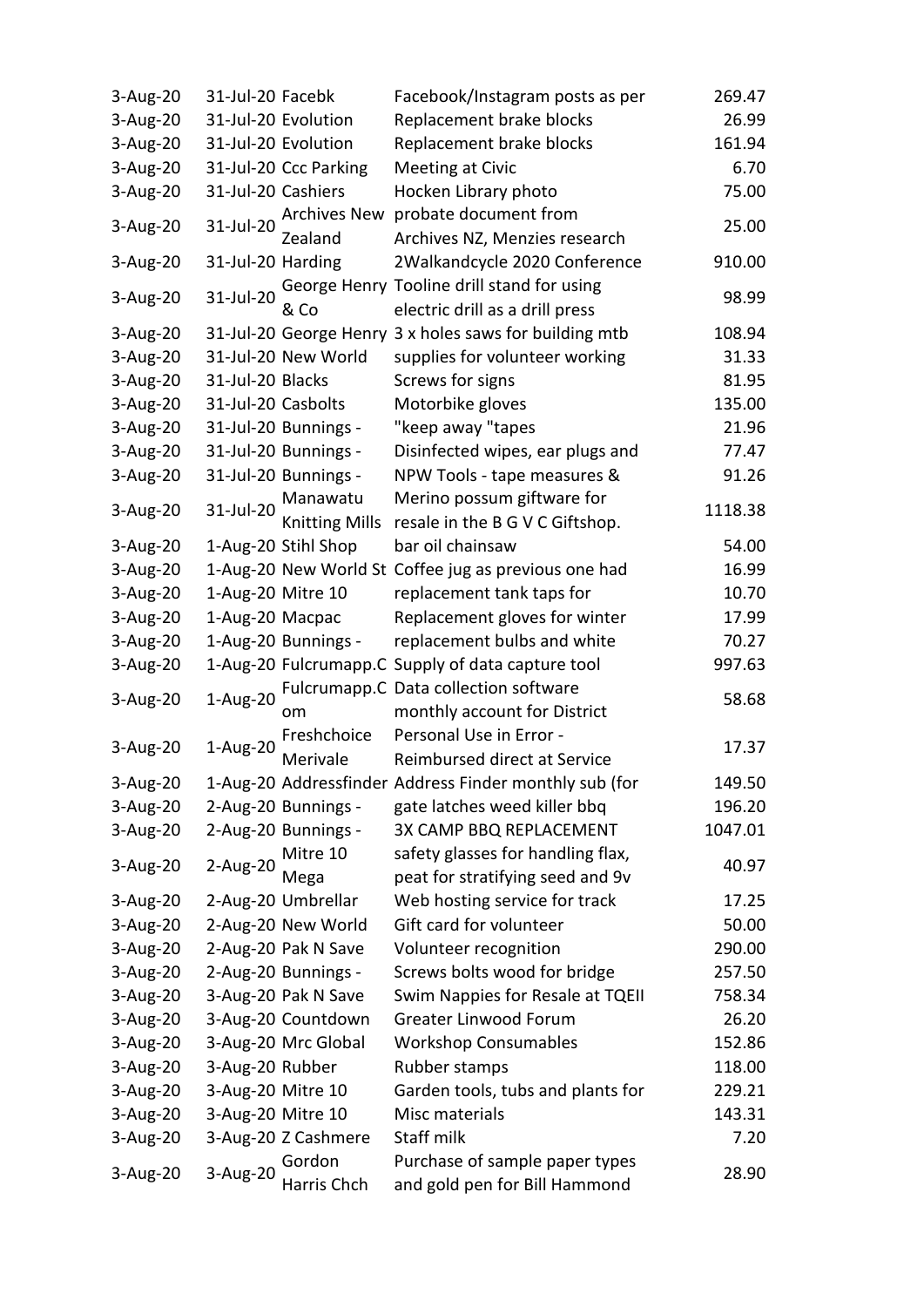|             |                   | Timely                | Monthly fee for booking                                     |           |
|-------------|-------------------|-----------------------|-------------------------------------------------------------|-----------|
| 3-Aug-20    | 3-Aug-20          | Limited               | calendar system for phone set                               | 40.25     |
| 3-Aug-20    |                   | 3-Aug-20 Ross Galt    | Replace keypad lock staff                                   | 543.50    |
| 4-Aug-20    | 2-Aug-20 Glo.Com  |                       | Online training platform                                    | 27.80     |
| 4-Aug-20    | 2-Aug-20          | .Com                  | Dnh*godaddy ITDOWI GoDaddy Std SLL<br>images.ccc 2 yrs (GST | 284.12    |
| $4$ -Aug-20 | 3-Aug-20 Wilson   |                       | <b>Wilson Parking - Meeting Civic</b>                       | 4.60      |
| 4-Aug-20    | 3-Aug-20 Wilson   |                       | <b>Wilson Parking - Meeting Civic</b>                       | 12.60     |
| 4-Aug-20    | 3-Aug-20 Caltex   |                       | Milk order for Hornby                                       | 11.00     |
| 4-Aug-20    |                   | 3-Aug-20 Hampton &    | Ply for Jellie and chainsaw chain                           | 1094.28   |
| 4-Aug-20    |                   | 3-Aug-20 Trademe      | Pelagodoxa henryana (plant)                                 | 83.00     |
| 4-Aug-20    |                   | 3-Aug-20 Nz Safety    | Safemate Gumboots, Boot                                     | 144.38    |
| 4-Aug-20    |                   | 3-Aug-20 Armstrong    | <b>Fendalton Election Keys</b>                              | 21.90     |
| 4-Aug-20    |                   | 3-Aug-20 Armstrong    | Hei Hei Keys for Election User                              | 36.00     |
| 4-Aug-20    | 3-Aug-20 Pacer    |                       | Vehicle wash equipment for the                              | 116.73    |
| 4-Aug-20    |                   | 3-Aug-20 Mainland     | jet screws for workshop                                     | 53.13     |
|             |                   | Mainland              | screw plugs, jet screws, self                               |           |
| 4-Aug-20    | 3-Aug-20          | <b>Fasteners Ltd</b>  | tapping screws for S7 wall mesh                             | 117.82    |
|             |                   | Cwh South             | Personal use in error - Repaid                              |           |
| 4-Aug-20    | 3-Aug-20          | City Sc               | direct to card 12/08/20 (PCard                              | 15.00     |
| $4$ -Aug-20 |                   | 3-Aug-20 J A Russell  | <b>Bulbs</b>                                                | 26.80     |
| 4-Aug-20    | 3-Aug-20 Airbus   |                       | Transport for FNZA meeting                                  | 17.00     |
| 4-Aug-20    |                   | 3-Aug-20 Supervalue   | Staff milk July                                             | 24.40     |
|             |                   | Cial Online           | Parking at Christchurch Airport                             |           |
| 4-Aug-20    | 4-Aug-20          | Parking               | for trip to Wellington to attend                            | 82.00     |
| 4-Aug-20    |                   | 4-Aug-20 Trademe      | Cecropia glaziovii (Plant)                                  | 30.00     |
| 4-Aug-20    | 4-Aug-20 Mitre 10 |                       | watering Cans and Sauna Bulbs                               | 59.92     |
| 5-Aug-20    |                   | 31-Jul-20 Creativelya | Giftware for resale in the B G V C                          | 386.04    |
|             |                   |                       | Dnh*godaddy Credit Voucher (USD 183.98)                     |           |
| 5-Aug-20    | 2-Aug-20          | .Com                  | Dnh*godaddy.Com SSL images                                  | $-276.83$ |
| 5-Aug-20    |                   | 3-Aug-20 Projectmax   | Project Max - CCTV Training                                 | 900.00    |
|             |                   | Paypal                | Registration for The Big Draw -                             |           |
| 5-Aug-20    | 3-Aug-20          | *thebigdraw           | an international drawing festival                           | 310.73    |
| 5-Aug-20    |                   | 3-Aug-20 Amazon Web   | Hosting services for Smart                                  | 119.58    |
| 5-Aug-20    | 4-Aug-20 Wilson   |                       | <b>Wilson Parking - Meeting Civic</b>                       | 6.60      |
|             | 4-Aug-20          | Nz Safety             | Chain and padlock for security at                           |           |
| 5-Aug-20    |                   | <b>Blackwoods</b>     | the Old Municipal Chambers                                  | 149.13    |
| 5-Aug-20    |                   | 4-Aug-20 Bunnings -   | bin liners for rubbish bins                                 | 15.49     |
| 5-Aug-20    |                   | 4-Aug-20 Mbie-Ewrb    | <b>Electricial Worker Registration</b>                      | 250.00    |
| 5-Aug-20    |                   | 4-Aug-20 Hampton &    | Rtv and packers for QE2 sauna                               | 104.36    |
| 5-Aug-20    | 4-Aug-20 Briscoes |                       | New dishcloths for cleaners                                 | 38.00     |
| 5-Aug-20    |                   | 4-Aug-20 Countdown    | Ice Packs for GC Pool Operations                            | 36.19     |
| 5-Aug-20    |                   | 4-Aug-20 Freshchoice  | Popcorn for after school                                    | 6.00      |
| 5-Aug-20    | 4-Aug-20          | Kevin Daly            | Victa mower park service, Head                              | 129.00    |
|             |                   | Mowers Ltd            | gasket, Carb service, Clean                                 |           |
| 5-Aug-20    |                   | 4-Aug-20 Bunnings -   | irrigation fittings for travis                              | 54.73     |
| 5-Aug-20    | 4-Aug-20          | Chch City             | Special alcohol licence fee for a                           | 63.25     |
|             |                   | Council Civic         | Dr Sketchy's event on 2                                     |           |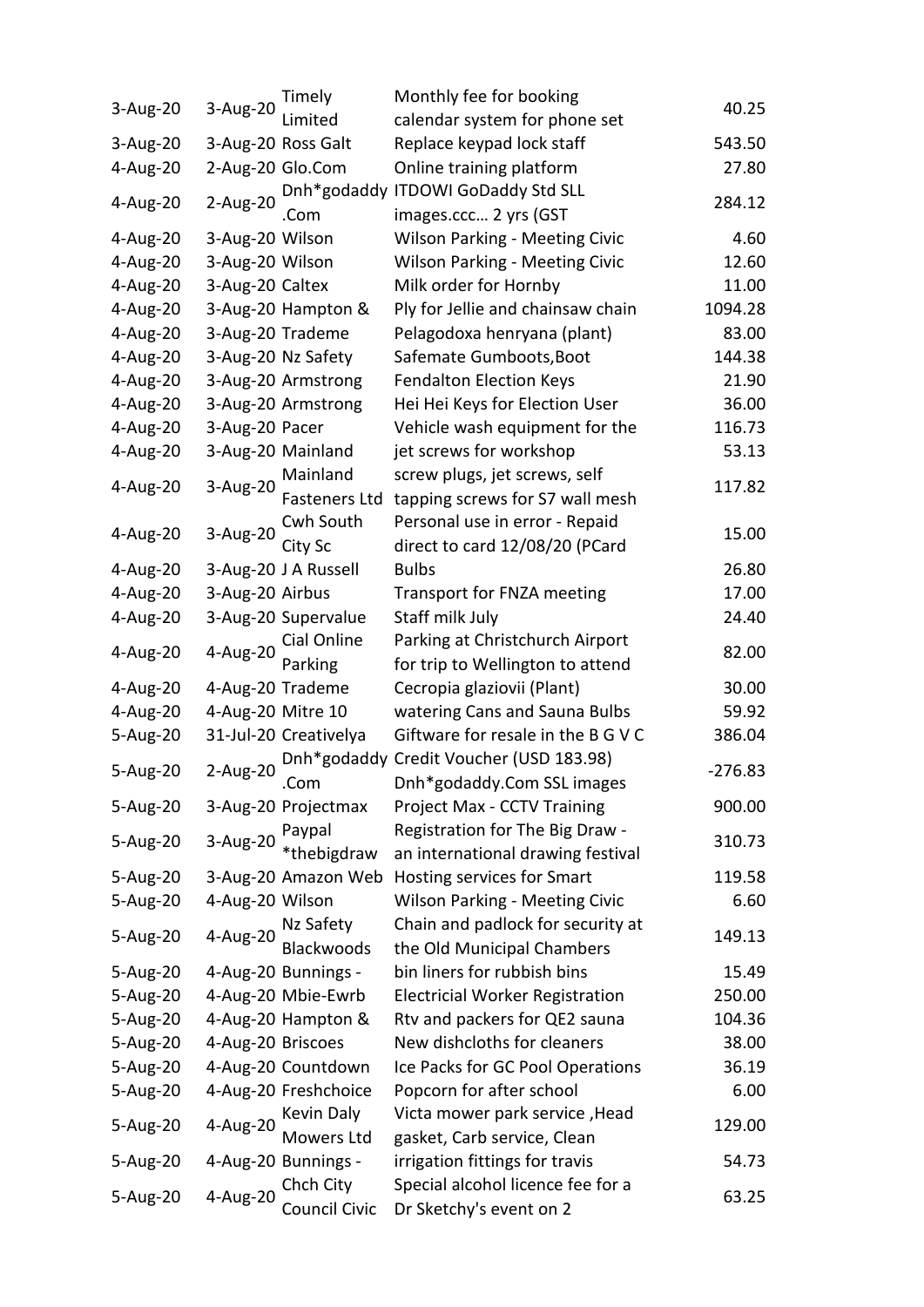| 5-Aug-20    |                   | 4-Aug-20 Drills Taps &              | <b>Workshop Tools</b>                            | 435.85  |
|-------------|-------------------|-------------------------------------|--------------------------------------------------|---------|
| 5-Aug-20    |                   | 4-Aug-20 Steel & Tube               | Galv pipe for building MTB                       | 527.86  |
| 5-Aug-20    |                   | 4-Aug-20 Canterbury                 | <b>ITIMSpat CaterburyTech</b>                    | 529.00  |
| 5-Aug-20    | 4-Aug-20 Ccc Art  |                                     | Parking for meetings at Civic                    | 9.00    |
| 5-Aug-20    |                   | 4-Aug-20 Bunnings -                 | Cleaning equipment & tool box                    | 154.13  |
| 5-Aug-20    |                   | 4-Aug-20 The Service                | <b>Cleaning Clothes</b>                          | 43.24   |
| 5-Aug-20    |                   | 4-Aug-20 The Service                | <b>Bio-Zyme Cleaning Products</b>                | 457.70  |
| 5-Aug-20    |                   | 4-Aug-20 Pak N Save                 | Pet rolls for some shelter dogs                  | 58.00   |
| 5-Aug-20    |                   | 4-Aug-20 Masterpet                  | Dog food for the shelter - June                  | 1115.27 |
| 5-Aug-20    |                   | 4-Aug-20 Scorpio Books Library book |                                                  | 90.00   |
| 5-Aug-20    | 5-Aug-20 Mitre 10 |                                     | In House Maintenance Pond 1                      | 25.40   |
|             |                   | Freshchoice                         | Catering for retirement function                 |         |
| 5-Aug-20    | 5-Aug-20          | City Mkt                            | as permitted per Council policy                  | 253.79  |
| 5-Aug-20    | 5-Aug-20 Mitre 10 |                                     | Flax cutter, for volunteer                       | 69.96   |
|             |                   | Greenery                            | planters to block off entrance to                |         |
| 5-Aug-20    | 5-Aug-20          | Imports                             | largest family pool (design fault)               | 777.75  |
| 5-Aug-20    |                   | 5-Aug-20 F2c*forest                 | annual subscription NZ Forest                    | 57.00   |
| 5-Aug-20    |                   | 5-Aug-20 New World                  | Milk for re sale in the shop                     | 20.41   |
|             |                   | 5-Aug-20 Bunnings -                 | FENCE PALINGS GATE LATCH                         | 70.57   |
| 6-Aug-20    |                   |                                     |                                                  |         |
| 6-Aug-20    |                   | 5-Aug-20 Bunnings -                 | 2 CAMP BBQ REPLACEMENT                           | 698.00  |
| 6-Aug-20    | 5-Aug-20          | Radio                               | Licence ID:217078 Huntsbury                      | 200.00  |
|             |                   | Spectrum                            | 4Licence ID:217079 Sockburn                      |         |
| 6-Aug-20    | 5-Aug-20          | Radio                               | Licence ID:21706 Cashmrere                       | 200.00  |
|             |                   | Spectrum                            | ReservoiLicence ID: 217077                       |         |
| 6-Aug-20    | 5-Aug-20 Radio    |                                     | Licence ID: Huntsbury 4                          | 200.00  |
| 6-Aug-20    | 5-Aug-20 Radio    |                                     | Licence ID 217072 - Cashmere                     | 200.00  |
| $6$ -Aug-20 | 5-Aug-20 Repco    |                                     | Pond 1 Air Compressor Repairs -                  | 226.00  |
| 6-Aug-20    | 5-Aug-20 Claudes  |                                     | <b>Catering for Community Board</b>              | 220.00  |
| 6-Aug-20    |                   | 5-Aug-20 The Service                | cleaning products                                | 401.57  |
| 6-Aug-20    | 5-Aug-20          |                                     | Createsend/C Email newsletters for Fendalton-    | 10.23   |
|             |                   | om                                  | Waimairi-Harewood Community                      |         |
| 6-Aug-20    |                   | 5-Aug-20 Armstrong                  | Election Keys for users                          | 36.00   |
| 6-Aug-20    |                   | 5-Aug-20 Armstrong                  | <b>Riccarton Election Keys</b>                   | 36.00   |
| 6-Aug-20    |                   | 5-Aug-20 Armstrong                  | Hei Hei Front door user keys                     | 36.00   |
| $6$ -Aug-20 | 5-Aug-20          | Nz Safety                           | Safety spray equipment for Oval.                 | 249.99  |
|             |                   | Blackwoods                          | Hi vis vests for Hagley park.                    |         |
| $6$ -Aug-20 |                   |                                     | 5-Aug-20 Geofabrics NZ Plastic netting for track | 471.96  |
|             |                   | Wilson                              | Parking for Health and Safety                    |         |
| 6-Aug-20    | 5-Aug-20          | Parking                             | Manager responsibilities at Civic.               | 14.60   |
| 6-Aug-20    |                   | 5-Aug-20 Four Square                | tea, coffee, milk, cleaning                      | 64.88   |
|             |                   | Terra Viva                          | Roses Central Rose Garden                        |         |
| 6-Aug-20    | 5-Aug-20          | Home &                              | replacements CPMS collections                    | 1133.55 |
|             |                   | Pb Tech                             | Cables on their units CCE                        |         |
| 6-Aug-20    | 5-Aug-20          | Online 09                           | McMillan Logitech Wireless                       | 180.17  |
|             |                   |                                     | 8 x rolls of 3D printer filament                 |         |
| 6-Aug-20    |                   | 5-Aug-20 Mindkits Ltd               | for Te Hāpua (Halswell) Learning                 | 444.16  |
| $6$ -Aug-20 |                   | 5-Aug-20 Couplands                  | Leaving function                                 | 78.03   |
| 6-Aug-20    |                   | 5-Aug-20 Pak N Save                 | Grocery items for re sale in the                 | 60.95   |
|             |                   |                                     |                                                  |         |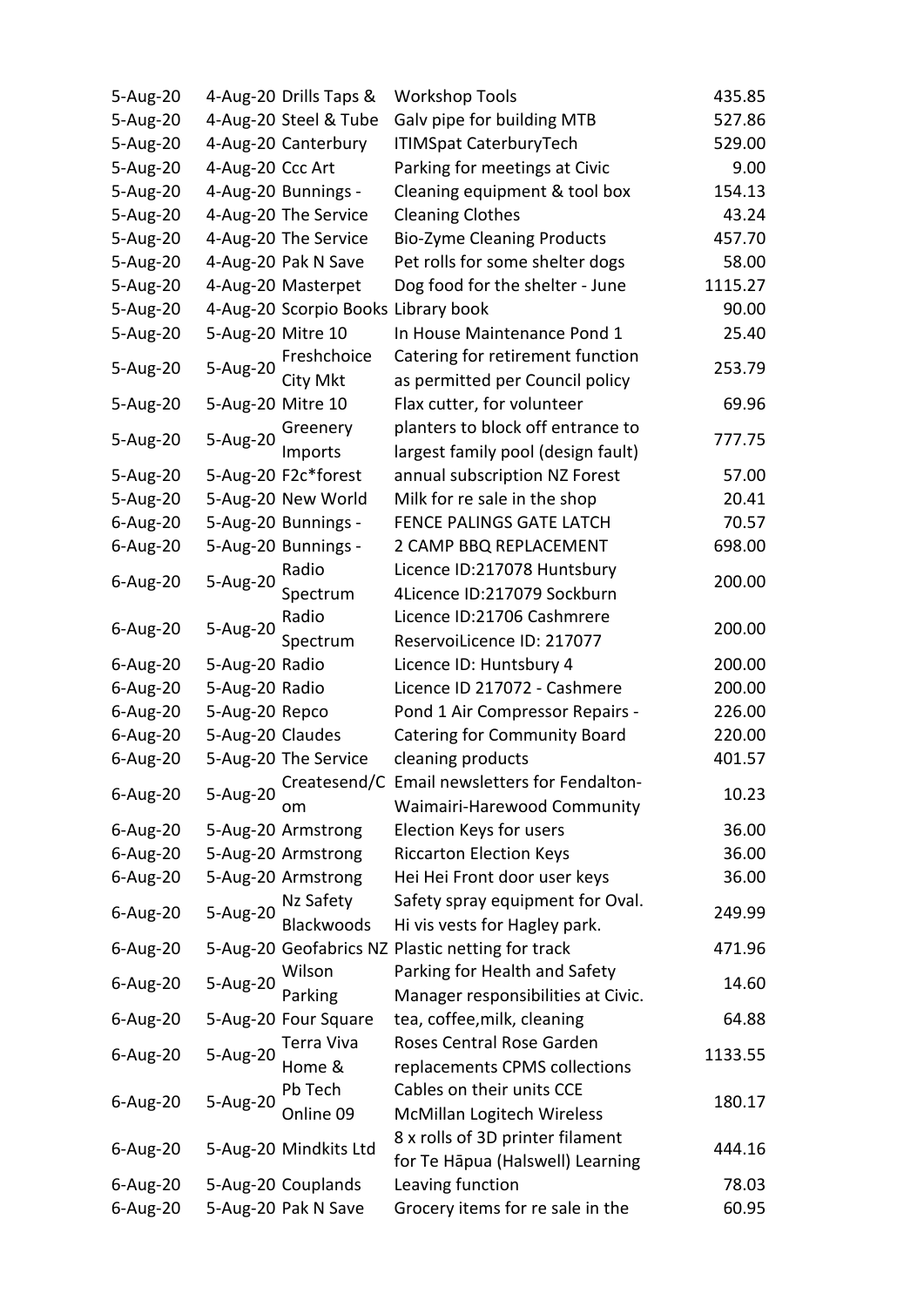| $6$ -Aug-20 | 5-Aug-20 Wilson   |                       | Parking for meetings                         | 4.60    |
|-------------|-------------------|-----------------------|----------------------------------------------|---------|
| 6-Aug-20    | 5-Aug-20 Wilson   |                       | Parking for meetings in town                 | 12.60   |
|             |                   | Beckenham             | Beckenham Service Centre -                   |         |
| 6-Aug-20    | 5-Aug-20          | Service Ctr           | Parking Coupons for Spreydon-                | 166.50  |
| 6-Aug-20    |                   | 6-Aug-20 New World    | Milk for Ranger Base                         | 8.78    |
| 6-Aug-20    |                   | 6-Aug-20 Four Square  | Staff consumables - Milk (since              | 39.79   |
| 6-Aug-20    | 6-Aug-20 Wgtn     |                       | Wellington Airport to Te Papa                | 45.20   |
| 6-Aug-20    |                   | 6-Aug-20 Paper Plus   | ink pad for tumbletimes stamps               | 13.49   |
| 6-Aug-20    |                   | 6-Aug-20 Countdown    | Milk                                         | 5.67    |
| 6-Aug-20    |                   | 6-Aug-20 Countdown    | super glue to glue toilet brushes            | 4.99    |
| 6-Aug-20    | 6-Aug-20 Twl 123  |                       | cheap towels to sell                         | 96.00   |
| 6-Aug-20    |                   | 6-Aug-20 Little River | milk for service centre staffroom            | 6.40    |
| 6-Aug-20    | 6-Aug-20 Mitre 10 |                       | Misc materials                               | 77.51   |
| 6-Aug-20    | 6-Aug-20 Mitre 10 |                       | cable ties                                   | 13.50   |
| 6-Aug-20    |                   | 6-Aug-20 Masterpet    | Dog food for Shelter - 10 July               | 1126.43 |
| $6$ -Aug-20 |                   | 6-Aug-20 Countdown    | item for BBQ trailer and                     | 26.00   |
|             |                   |                       | Createsend/C Email newsletters for Linwood-  |         |
| 7-Aug-20    | 5-Aug-20          | om                    | Central-Heathcote Community                  | 17.70   |
|             |                   |                       | Zoom video communication                     |         |
| 7-Aug-20    | 5-Aug-20 Zoom.Us  |                       | subscription for month of                    | 23.19   |
|             |                   |                       | Fulcrumapp.C User fee for the fulcrum App to |         |
| 7-Aug-20    | 5-Aug-20          | om                    | collect data in the field.                   | 176.37  |
| 7-Aug-20    |                   | 5-Aug-20 Christchurch | Airport parking for FNZA trip                | 78.00   |
| 7-Aug-20    | 6-Aug-20 Wgtn     |                       | Taxi Wellington Central to                   | 37.20   |
| 7-Aug-20    |                   | 6-Aug-20 Blue Star    | Taxi Christchurch Airport to                 | 50.40   |
| 7-Aug-20    | 6-Aug-20 Wilson   |                       | Parking Wilsons                              | 8.60    |
|             |                   | Pulp Kitchen          | Christchurch West Melton Zone                |         |
| 7-Aug-20    | 6-Aug-20          | Catering              | Committee - 30 July 2020                     | 318.26  |
| 7-Aug-20    |                   | 6-Aug-20 Smiths Hire  | Turf Cutter for park.                        | 175.00  |
| 7-Aug-20    |                   | 6-Aug-20 Bunnings -   | mesh for travis info centre repair           | 110.94  |
| 7-Aug-20    | 6-Aug-20 Secure   |                       | Parking to attend meeting at                 | 6.00    |
| 7-Aug-20    | 6-Aug-20 Kmart -  |                       | 2x bins for change rooms                     | 60.00   |
| 7-Aug-20    |                   | 6-Aug-20 Hirepool Ltd | Hire of rotary hoe for central               | 135.00  |
| 7-Aug-20    |                   | 6-Aug-20 Terra Viva   | Tarps & tie downs for mulch                  | 724.63  |
| 7-Aug-20    |                   | 6-Aug-20 The Baby     | Porta cots x2 for                            | 529.68  |
| 7-Aug-20    |                   | 7-Aug-20 Without A    | FOOD WARMER DISPLAY                          | 689.90  |
| 7-Aug-20    | 7-Aug-20 Mitre 10 |                       | Light bulbs for St Martins                   | 27.87   |
| 7-Aug-20    | 7-Aug-20 Seekom   |                       | Online credit card fees                      | 83.55   |
| 7-Aug-20    | 7-Aug-20 The      |                       | Notebook - Secondment to TL                  | 6.99    |
| 7-Aug-20    | 7-Aug-20 Harding  |                       | Dunedin cycling conference                   | 937.30  |
| 7-Aug-20    |                   | 7-Aug-20 Fab Plastics | Plastic Frames for BWOF and                  | 151.80  |
| 7-Aug-20    | 7-Aug-20 Cactus   |                       | Uniform shorts                               | 170.10  |
|             |                   | <b>The</b>            | <b>Certificate Frames For</b>                |         |
| 7-Aug-20    | 7-Aug-20          | Warehouse             | Community Service and other                  | 71.00   |
| 7-Aug-20    |                   | 7-Aug-20 Mrc Global   | TF Fan - In House Maintenance -              | 223.15  |
| 7-Aug-20    |                   | 7-Aug-20 Vulcan Steel | Burglar mesh for storage racks               | 946.78  |
| 7-Aug-20    | 7-Aug-20 Sopers   |                       | Push Handles Pull Plates for Fire            | 448.85  |
| 7-Aug-20    | 7-Aug-20 Mitre 10 |                       | Graffitti remover bottles                    | 75.31   |
|             |                   |                       |                                              |         |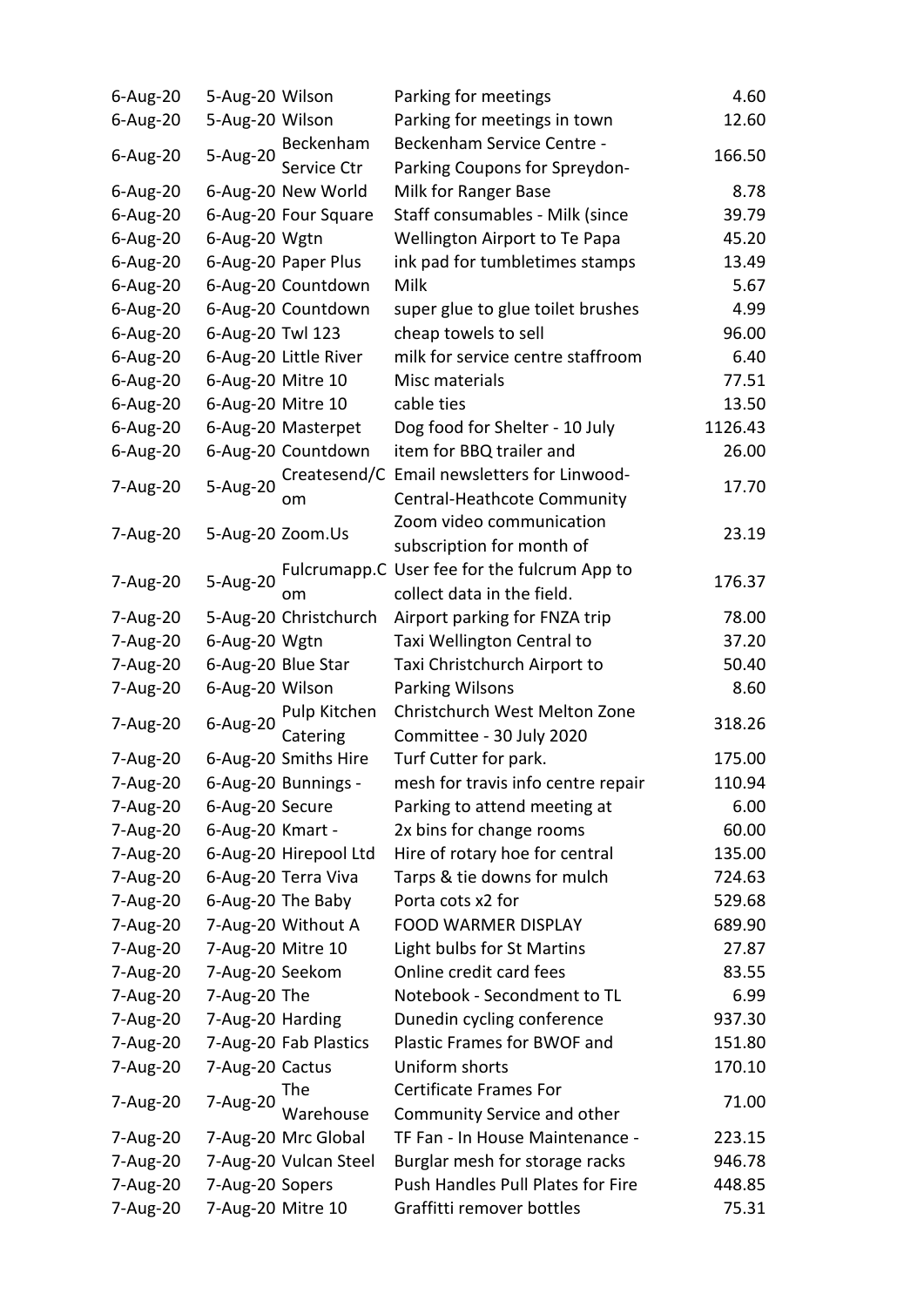| 10-Aug-20 |                   |                                     | 6-Aug-20 Project Mgmt Membership to PMI             | 291.66 |
|-----------|-------------------|-------------------------------------|-----------------------------------------------------|--------|
| 10-Aug-20 | 6-Aug-20 Spotify  |                                     | Music Licence for the Gallery                       | 14.99  |
|           |                   |                                     | Createsend/C Email newsletter for Spreydon-         |        |
| 10-Aug-20 | 6-Aug-20          | om                                  | <b>Cashmere Community News.</b>                     | 8.83   |
|           |                   |                                     | Createsend/C Email newsletters for Halswell-        |        |
| 10-Aug-20 | 6-Aug-20          | om                                  | Hornby-Riccarton Community                          | 10.95  |
|           |                   | Paypal                              | Annual renewal for Tip-Top                          |        |
| 10-Aug-20 | 6-Aug-20          | *tiptoppress                        | plugin for Library DeskNet (Word                    | 11.81  |
| 10-Aug-20 |                   | 6-Aug-20 Dri*flickr                 | Library Staff FLICKR account.                       | 110.92 |
| 10-Aug-20 | 7-Aug-20 Wilson   |                                     | Wilson Parking - Meeting Civic                      | 6.60   |
|           | 7-Aug-20          | Nz Safety                           | dust masks for potting, bags for                    |        |
| 10-Aug-20 |                   | Blackwoods                          | seed collection and tarps for                       | 394.19 |
| 10-Aug-20 |                   | 7-Aug-20 Ross Galt                  | Faulty Keypad to Safe at TQEII                      | 120.00 |
| 10-Aug-20 |                   |                                     | 7-Aug-20 Createsend/C Email newsletters for Bromley | 7.33   |
| 10-Aug-20 |                   |                                     | 7-Aug-20 Createsend/C Email newsletter for Sumner   | 10.56  |
|           |                   | Aliexpress.Co                       | Reflective tape for student bikes                   |        |
| 10-Aug-20 | 7-Aug-20          | m                                   | if they don't have reflectors to                    | 18.82  |
|           |                   |                                     | Aliexpress.Co Bar ends to ensure student bikes      |        |
| 10-Aug-20 | 7-Aug-20          |                                     | are safe and no exposed metal                       | 54.41  |
| 10-Aug-20 |                   | 7-Aug-20 Aliexpress.Co              | Slap bands for prizes in Cycle                      | 145.83 |
| 10-Aug-20 |                   | 7-Aug-20 Nz Safety                  | <b>PPE</b>                                          | 104.61 |
| 10-Aug-20 |                   | 7-Aug-20 Pearsons                   | ap5 crusher dust for travis path                    | 596.00 |
| 10-Aug-20 | 7-Aug-20 Mitre 10 |                                     | Wash point equipment for the                        | 30.66  |
| 10-Aug-20 | 7-Aug-20 Mitre 10 |                                     | Drain bunds for the Pages Road                      | 227.43 |
| 10-Aug-20 |                   | 7-Aug-20 Car Clean                  | Vehicle wash equipment for the                      | 352.48 |
| 10-Aug-20 |                   | 7-Aug-20 The Service                | <b>General Cleaning Materials</b>                   | 144.07 |
| 10-Aug-20 |                   | 7-Aug-20 The Service                | <b>Cleaning Supplies</b>                            | 153.08 |
| 10-Aug-20 |                   | 7-Aug-20 Nz Institute               | <b>Survey And Spatial Subscription</b>              | 713.00 |
|           |                   | <b>Blacks</b>                       | Auger wood bits for hole drilling                   |        |
| 10-Aug-20 | 7-Aug-20          | Fasteners                           | and galv bolts and nuts/washers                     | 82.41  |
| 10-Aug-20 | 7-Aug-20 Halswell |                                     | Sausages for volunteer working                      | 50.00  |
| 10-Aug-20 | 7-Aug-20 Caltex   |                                     | milk for Redwood                                    | 7.80   |
| 10-Aug-20 |                   | 7-Aug-20 Lux Expresso               | Catering                                            | 4.00   |
| 10-Aug-20 |                   | 7-Aug-20 Lux Expresso               | Catering                                            | 17.50  |
| 10-Aug-20 | 7-Aug-20 Ullrich  |                                     | Platform ladder for exhibitions                     | 497.20 |
| 10-Aug-20 |                   | 7-Aug-20 Scorpio Books Library book |                                                     | 65.00  |
|           |                   | <b>Bunnings -</b>                   | 5 metres of carpet for                              |        |
| 10-Aug-20 | 7-Aug-20          | 9476                                | resurfacing functions stage,                        | 178.40 |
| 10-Aug-20 | 7-Aug-20 Vtnz     |                                     | Reprint regos                                       | 8.38   |
| 10-Aug-20 |                   | 7-Aug-20 Bunnings -                 | Toolbox/bag for Groynes ranger                      | 95.00  |
| 10-Aug-20 |                   | 7-Aug-20 Sign Network               | Upcoming events signs                               | 155.71 |
| 10-Aug-20 | 8-Aug-20 De Spa   |                                     | Consumable for Pasifika STEAM                       | 60.00  |
| 10-Aug-20 | 8-Aug-20 Mitre 10 |                                     | hose coupling for chlorine                          | 9.64   |
|           |                   | Garmin                              | <b>Telecommunications - Usage</b>                   |        |
| 10-Aug-20 | 8-Aug-20          | Austral                             | summary by type - System, Text                      | 59.00  |
| 10-Aug-20 |                   | 8-Aug-20 New World                  | Supplies for volunteer working                      | 47.32  |
|           |                   |                                     | drinks for volunteers attending                     |        |
| 10-Aug-20 |                   | 8-Aug-20 Coffee Vice                | volunteer working bee at                            | 54.00  |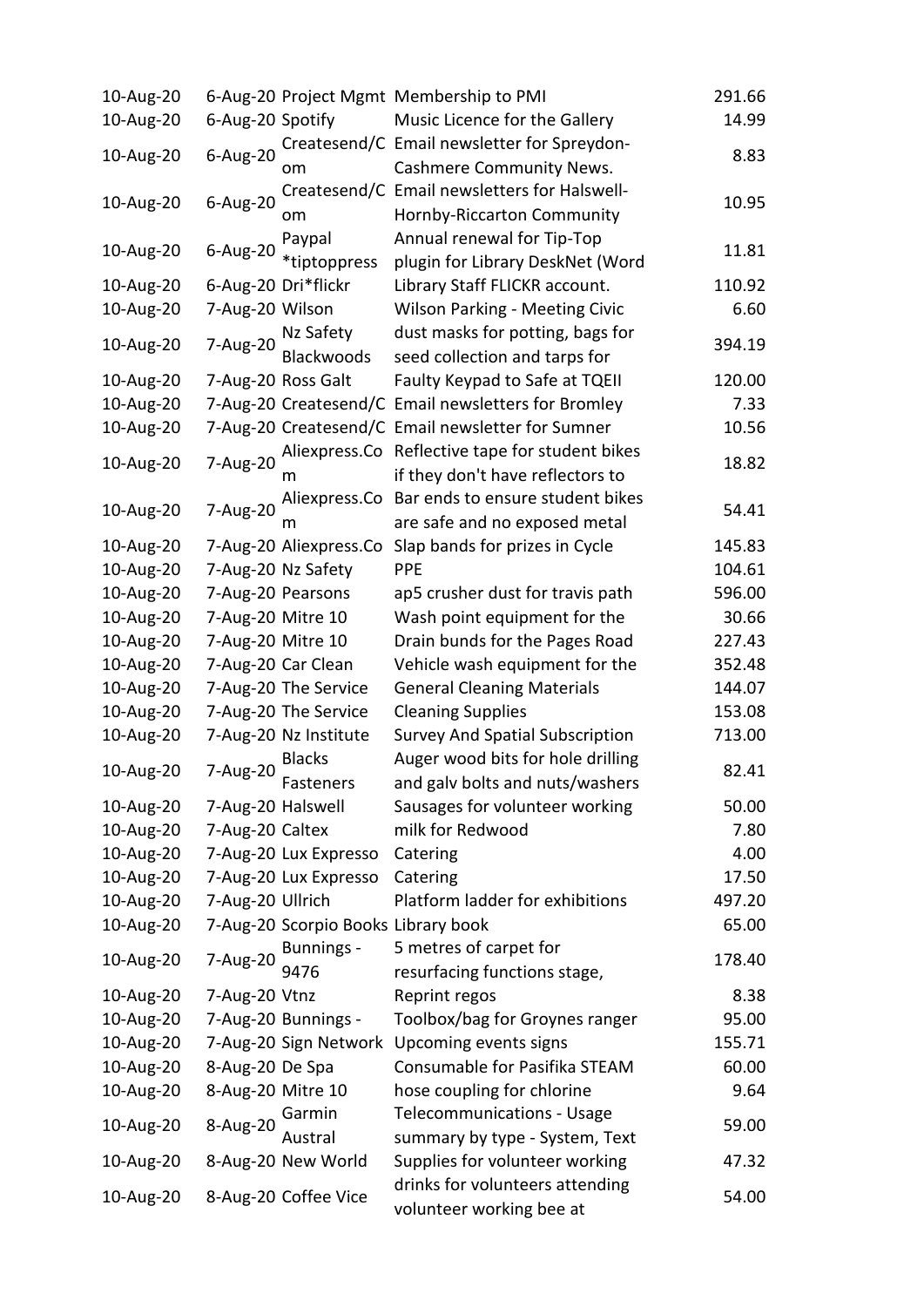| food item for community<br>9-Aug-20 Countdown<br>10-Aug-20<br>47.01<br>planting beacon st wetlands<br><b>Extension Cord for Rarakau:</b><br>10-Aug-20<br>10-Aug-20 The<br>10.00<br>10-Aug-20 The<br>10-Aug-20<br><b>Staff Consumables for Rarakau</b><br>22.50<br>10-Aug-20<br>10-Aug-20 Mount Shop<br>TF an Repair In House<br>184.00<br>10-Aug-20<br>10-Aug-20 Placemakers<br>30.98<br>selleys araldite for workshop<br>10-Aug-20<br>10-Aug-20 Hampton &<br>plywood for Hotere crate<br>343.78<br>10-Aug-20<br>10-Aug-20 Countdown<br>handwash etc<br>62.20<br>10-Aug-20<br>10-Aug-20 The<br>Plants for section A curators<br>93.00<br>HDMI cable to replace broken<br>10-Aug-20 Jaycar Pty Ltd<br>10-Aug-20<br>28.90<br>cable on Kentaro artwork.<br>Electronic monthly subscription<br>Visual<br>7-Aug-20<br>11-Aug-20<br>13.98<br><b>Elements As</b><br>to chart building software for<br>Monthly subscription for zoom<br>11-Aug-20<br>8-Aug-20 Zoom.Us<br>23.27<br>for meetings with community<br>Radio Progaming Cable for Tait<br>11-Aug-20<br>10-Aug-20 Lft Group<br>186.33<br>Base station.Replacement Whip<br><b>User Storage Keys</b><br>11-Aug-20<br>10-Aug-20 Armstrong<br>36.00<br>10-Aug-20 A 2 Z<br>11-Aug-20<br>Chalk for on court teaching<br>5.00<br>11-Aug-20<br>10-Aug-20 Fujifilm<br>2 x rolls of matt proofing paper<br>177.10<br>11-Aug-20<br>10-Aug-20 Sprout Social,<br><b>ITDPCX SproutSocial mthly sub</b><br>499.92<br>Hold Open for Fire Door<br>11-Aug-20<br>10-Aug-20 J A Russell<br>313.95<br>concrete bolts and drill for picnic<br><b>Blacks</b><br>10-Aug-20<br>11-Aug-20<br>101.18<br>Fasteners<br>table secure to base also fluro<br>10-Aug-20 Vendhq.Com<br>For libraries e-newsletters<br>1148.20<br>11-Aug-20<br>10-Aug-20 Blacks<br>11-Aug-20<br>Fasteners for stage carpet re-<br>28.34<br>Impact driver bits for GC panels<br>11-Aug-20<br>11-Aug-20 Mitre 10<br>45.98<br>Whole New Ball Game? The Post<br>11-Aug-20 Solgm<br>11-Aug-20<br>287.50<br>Covid Economy - Ticket<br>11-Aug-20<br>Bike ready course lunch<br>8.94<br>11-Aug-20 Relay<br>11-Aug-20 Ccc Parking<br>11-Aug-20<br>parking<br>6.70<br>161.18<br>11-Aug-20<br>11-Aug-20 Frozen Direct<br>Catering for farewell - 12 yrs<br>11-Aug-20 Animates<br>11-Aug-20<br>17.99<br>Water Bio clear, to clear fish<br>coffee for ranger and volunteers -<br>11-Aug-20<br>31.96<br>11-Aug-20 Countdown<br>Victoria Park ranger tearoom<br>GPS USB cable & clip<br>72.00<br>11-Aug-20<br>11-Aug-20 Map World<br>11-Aug-20<br>11-Aug-20 Mitre 10<br>Drill bits-impact driver and quick<br>51.50<br>11-Aug-20<br>11-Aug-20 Halswell<br>Timber for MTB cattlegrid<br>480.64<br>Purchases on behalf of the<br>The<br>11-Aug-20<br>11-Aug-20<br>10.00<br>Warehouse<br>Papanui-Innes Community Board<br>Purchases on behalf of the<br>Pak N Save<br>11-Aug-20<br>11-Aug-20<br>71.96<br>Northlands<br>Papanui-Innes Community Board<br>pockets for book cards<br>11-Aug-20<br>11-Aug-20 Book<br>63.10<br>Monthly Trumba renewal :<br>Trumba<br>9-Aug-20<br>12-Aug-20<br>155.43<br>internal training scheduling<br>Corporation<br>10-Aug-20 Createsend/C Email newsletters for Bromley<br>7.29 | 10-Aug-20 | 9-Aug-20 Mindkits Ltd | Mindkits invoice: Tūranga: Yang | 333.12 |
|-------------------------------------------------------------------------------------------------------------------------------------------------------------------------------------------------------------------------------------------------------------------------------------------------------------------------------------------------------------------------------------------------------------------------------------------------------------------------------------------------------------------------------------------------------------------------------------------------------------------------------------------------------------------------------------------------------------------------------------------------------------------------------------------------------------------------------------------------------------------------------------------------------------------------------------------------------------------------------------------------------------------------------------------------------------------------------------------------------------------------------------------------------------------------------------------------------------------------------------------------------------------------------------------------------------------------------------------------------------------------------------------------------------------------------------------------------------------------------------------------------------------------------------------------------------------------------------------------------------------------------------------------------------------------------------------------------------------------------------------------------------------------------------------------------------------------------------------------------------------------------------------------------------------------------------------------------------------------------------------------------------------------------------------------------------------------------------------------------------------------------------------------------------------------------------------------------------------------------------------------------------------------------------------------------------------------------------------------------------------------------------------------------------------------------------------------------------------------------------------------------------------------------------------------------------------------------------------------------------------------------------------------------------------------------------------------------------------------------------------------------------------------------------------------------------------------------------------------------------------------------------------------------------------------------------------------------------------------------------------------------------------------------------------------------------------------------------------------------------------------------------------------------------------------------------------|-----------|-----------------------|---------------------------------|--------|
|                                                                                                                                                                                                                                                                                                                                                                                                                                                                                                                                                                                                                                                                                                                                                                                                                                                                                                                                                                                                                                                                                                                                                                                                                                                                                                                                                                                                                                                                                                                                                                                                                                                                                                                                                                                                                                                                                                                                                                                                                                                                                                                                                                                                                                                                                                                                                                                                                                                                                                                                                                                                                                                                                                                                                                                                                                                                                                                                                                                                                                                                                                                                                                                           |           |                       |                                 |        |
|                                                                                                                                                                                                                                                                                                                                                                                                                                                                                                                                                                                                                                                                                                                                                                                                                                                                                                                                                                                                                                                                                                                                                                                                                                                                                                                                                                                                                                                                                                                                                                                                                                                                                                                                                                                                                                                                                                                                                                                                                                                                                                                                                                                                                                                                                                                                                                                                                                                                                                                                                                                                                                                                                                                                                                                                                                                                                                                                                                                                                                                                                                                                                                                           |           |                       |                                 |        |
|                                                                                                                                                                                                                                                                                                                                                                                                                                                                                                                                                                                                                                                                                                                                                                                                                                                                                                                                                                                                                                                                                                                                                                                                                                                                                                                                                                                                                                                                                                                                                                                                                                                                                                                                                                                                                                                                                                                                                                                                                                                                                                                                                                                                                                                                                                                                                                                                                                                                                                                                                                                                                                                                                                                                                                                                                                                                                                                                                                                                                                                                                                                                                                                           |           |                       |                                 |        |
|                                                                                                                                                                                                                                                                                                                                                                                                                                                                                                                                                                                                                                                                                                                                                                                                                                                                                                                                                                                                                                                                                                                                                                                                                                                                                                                                                                                                                                                                                                                                                                                                                                                                                                                                                                                                                                                                                                                                                                                                                                                                                                                                                                                                                                                                                                                                                                                                                                                                                                                                                                                                                                                                                                                                                                                                                                                                                                                                                                                                                                                                                                                                                                                           |           |                       |                                 |        |
|                                                                                                                                                                                                                                                                                                                                                                                                                                                                                                                                                                                                                                                                                                                                                                                                                                                                                                                                                                                                                                                                                                                                                                                                                                                                                                                                                                                                                                                                                                                                                                                                                                                                                                                                                                                                                                                                                                                                                                                                                                                                                                                                                                                                                                                                                                                                                                                                                                                                                                                                                                                                                                                                                                                                                                                                                                                                                                                                                                                                                                                                                                                                                                                           |           |                       |                                 |        |
|                                                                                                                                                                                                                                                                                                                                                                                                                                                                                                                                                                                                                                                                                                                                                                                                                                                                                                                                                                                                                                                                                                                                                                                                                                                                                                                                                                                                                                                                                                                                                                                                                                                                                                                                                                                                                                                                                                                                                                                                                                                                                                                                                                                                                                                                                                                                                                                                                                                                                                                                                                                                                                                                                                                                                                                                                                                                                                                                                                                                                                                                                                                                                                                           |           |                       |                                 |        |
|                                                                                                                                                                                                                                                                                                                                                                                                                                                                                                                                                                                                                                                                                                                                                                                                                                                                                                                                                                                                                                                                                                                                                                                                                                                                                                                                                                                                                                                                                                                                                                                                                                                                                                                                                                                                                                                                                                                                                                                                                                                                                                                                                                                                                                                                                                                                                                                                                                                                                                                                                                                                                                                                                                                                                                                                                                                                                                                                                                                                                                                                                                                                                                                           |           |                       |                                 |        |
|                                                                                                                                                                                                                                                                                                                                                                                                                                                                                                                                                                                                                                                                                                                                                                                                                                                                                                                                                                                                                                                                                                                                                                                                                                                                                                                                                                                                                                                                                                                                                                                                                                                                                                                                                                                                                                                                                                                                                                                                                                                                                                                                                                                                                                                                                                                                                                                                                                                                                                                                                                                                                                                                                                                                                                                                                                                                                                                                                                                                                                                                                                                                                                                           |           |                       |                                 |        |
|                                                                                                                                                                                                                                                                                                                                                                                                                                                                                                                                                                                                                                                                                                                                                                                                                                                                                                                                                                                                                                                                                                                                                                                                                                                                                                                                                                                                                                                                                                                                                                                                                                                                                                                                                                                                                                                                                                                                                                                                                                                                                                                                                                                                                                                                                                                                                                                                                                                                                                                                                                                                                                                                                                                                                                                                                                                                                                                                                                                                                                                                                                                                                                                           |           |                       |                                 |        |
|                                                                                                                                                                                                                                                                                                                                                                                                                                                                                                                                                                                                                                                                                                                                                                                                                                                                                                                                                                                                                                                                                                                                                                                                                                                                                                                                                                                                                                                                                                                                                                                                                                                                                                                                                                                                                                                                                                                                                                                                                                                                                                                                                                                                                                                                                                                                                                                                                                                                                                                                                                                                                                                                                                                                                                                                                                                                                                                                                                                                                                                                                                                                                                                           |           |                       |                                 |        |
|                                                                                                                                                                                                                                                                                                                                                                                                                                                                                                                                                                                                                                                                                                                                                                                                                                                                                                                                                                                                                                                                                                                                                                                                                                                                                                                                                                                                                                                                                                                                                                                                                                                                                                                                                                                                                                                                                                                                                                                                                                                                                                                                                                                                                                                                                                                                                                                                                                                                                                                                                                                                                                                                                                                                                                                                                                                                                                                                                                                                                                                                                                                                                                                           |           |                       |                                 |        |
|                                                                                                                                                                                                                                                                                                                                                                                                                                                                                                                                                                                                                                                                                                                                                                                                                                                                                                                                                                                                                                                                                                                                                                                                                                                                                                                                                                                                                                                                                                                                                                                                                                                                                                                                                                                                                                                                                                                                                                                                                                                                                                                                                                                                                                                                                                                                                                                                                                                                                                                                                                                                                                                                                                                                                                                                                                                                                                                                                                                                                                                                                                                                                                                           |           |                       |                                 |        |
|                                                                                                                                                                                                                                                                                                                                                                                                                                                                                                                                                                                                                                                                                                                                                                                                                                                                                                                                                                                                                                                                                                                                                                                                                                                                                                                                                                                                                                                                                                                                                                                                                                                                                                                                                                                                                                                                                                                                                                                                                                                                                                                                                                                                                                                                                                                                                                                                                                                                                                                                                                                                                                                                                                                                                                                                                                                                                                                                                                                                                                                                                                                                                                                           |           |                       |                                 |        |
|                                                                                                                                                                                                                                                                                                                                                                                                                                                                                                                                                                                                                                                                                                                                                                                                                                                                                                                                                                                                                                                                                                                                                                                                                                                                                                                                                                                                                                                                                                                                                                                                                                                                                                                                                                                                                                                                                                                                                                                                                                                                                                                                                                                                                                                                                                                                                                                                                                                                                                                                                                                                                                                                                                                                                                                                                                                                                                                                                                                                                                                                                                                                                                                           |           |                       |                                 |        |
|                                                                                                                                                                                                                                                                                                                                                                                                                                                                                                                                                                                                                                                                                                                                                                                                                                                                                                                                                                                                                                                                                                                                                                                                                                                                                                                                                                                                                                                                                                                                                                                                                                                                                                                                                                                                                                                                                                                                                                                                                                                                                                                                                                                                                                                                                                                                                                                                                                                                                                                                                                                                                                                                                                                                                                                                                                                                                                                                                                                                                                                                                                                                                                                           |           |                       |                                 |        |
|                                                                                                                                                                                                                                                                                                                                                                                                                                                                                                                                                                                                                                                                                                                                                                                                                                                                                                                                                                                                                                                                                                                                                                                                                                                                                                                                                                                                                                                                                                                                                                                                                                                                                                                                                                                                                                                                                                                                                                                                                                                                                                                                                                                                                                                                                                                                                                                                                                                                                                                                                                                                                                                                                                                                                                                                                                                                                                                                                                                                                                                                                                                                                                                           |           |                       |                                 |        |
|                                                                                                                                                                                                                                                                                                                                                                                                                                                                                                                                                                                                                                                                                                                                                                                                                                                                                                                                                                                                                                                                                                                                                                                                                                                                                                                                                                                                                                                                                                                                                                                                                                                                                                                                                                                                                                                                                                                                                                                                                                                                                                                                                                                                                                                                                                                                                                                                                                                                                                                                                                                                                                                                                                                                                                                                                                                                                                                                                                                                                                                                                                                                                                                           |           |                       |                                 |        |
|                                                                                                                                                                                                                                                                                                                                                                                                                                                                                                                                                                                                                                                                                                                                                                                                                                                                                                                                                                                                                                                                                                                                                                                                                                                                                                                                                                                                                                                                                                                                                                                                                                                                                                                                                                                                                                                                                                                                                                                                                                                                                                                                                                                                                                                                                                                                                                                                                                                                                                                                                                                                                                                                                                                                                                                                                                                                                                                                                                                                                                                                                                                                                                                           |           |                       |                                 |        |
|                                                                                                                                                                                                                                                                                                                                                                                                                                                                                                                                                                                                                                                                                                                                                                                                                                                                                                                                                                                                                                                                                                                                                                                                                                                                                                                                                                                                                                                                                                                                                                                                                                                                                                                                                                                                                                                                                                                                                                                                                                                                                                                                                                                                                                                                                                                                                                                                                                                                                                                                                                                                                                                                                                                                                                                                                                                                                                                                                                                                                                                                                                                                                                                           |           |                       |                                 |        |
|                                                                                                                                                                                                                                                                                                                                                                                                                                                                                                                                                                                                                                                                                                                                                                                                                                                                                                                                                                                                                                                                                                                                                                                                                                                                                                                                                                                                                                                                                                                                                                                                                                                                                                                                                                                                                                                                                                                                                                                                                                                                                                                                                                                                                                                                                                                                                                                                                                                                                                                                                                                                                                                                                                                                                                                                                                                                                                                                                                                                                                                                                                                                                                                           |           |                       |                                 |        |
|                                                                                                                                                                                                                                                                                                                                                                                                                                                                                                                                                                                                                                                                                                                                                                                                                                                                                                                                                                                                                                                                                                                                                                                                                                                                                                                                                                                                                                                                                                                                                                                                                                                                                                                                                                                                                                                                                                                                                                                                                                                                                                                                                                                                                                                                                                                                                                                                                                                                                                                                                                                                                                                                                                                                                                                                                                                                                                                                                                                                                                                                                                                                                                                           |           |                       |                                 |        |
|                                                                                                                                                                                                                                                                                                                                                                                                                                                                                                                                                                                                                                                                                                                                                                                                                                                                                                                                                                                                                                                                                                                                                                                                                                                                                                                                                                                                                                                                                                                                                                                                                                                                                                                                                                                                                                                                                                                                                                                                                                                                                                                                                                                                                                                                                                                                                                                                                                                                                                                                                                                                                                                                                                                                                                                                                                                                                                                                                                                                                                                                                                                                                                                           |           |                       |                                 |        |
|                                                                                                                                                                                                                                                                                                                                                                                                                                                                                                                                                                                                                                                                                                                                                                                                                                                                                                                                                                                                                                                                                                                                                                                                                                                                                                                                                                                                                                                                                                                                                                                                                                                                                                                                                                                                                                                                                                                                                                                                                                                                                                                                                                                                                                                                                                                                                                                                                                                                                                                                                                                                                                                                                                                                                                                                                                                                                                                                                                                                                                                                                                                                                                                           |           |                       |                                 |        |
|                                                                                                                                                                                                                                                                                                                                                                                                                                                                                                                                                                                                                                                                                                                                                                                                                                                                                                                                                                                                                                                                                                                                                                                                                                                                                                                                                                                                                                                                                                                                                                                                                                                                                                                                                                                                                                                                                                                                                                                                                                                                                                                                                                                                                                                                                                                                                                                                                                                                                                                                                                                                                                                                                                                                                                                                                                                                                                                                                                                                                                                                                                                                                                                           |           |                       |                                 |        |
|                                                                                                                                                                                                                                                                                                                                                                                                                                                                                                                                                                                                                                                                                                                                                                                                                                                                                                                                                                                                                                                                                                                                                                                                                                                                                                                                                                                                                                                                                                                                                                                                                                                                                                                                                                                                                                                                                                                                                                                                                                                                                                                                                                                                                                                                                                                                                                                                                                                                                                                                                                                                                                                                                                                                                                                                                                                                                                                                                                                                                                                                                                                                                                                           |           |                       |                                 |        |
|                                                                                                                                                                                                                                                                                                                                                                                                                                                                                                                                                                                                                                                                                                                                                                                                                                                                                                                                                                                                                                                                                                                                                                                                                                                                                                                                                                                                                                                                                                                                                                                                                                                                                                                                                                                                                                                                                                                                                                                                                                                                                                                                                                                                                                                                                                                                                                                                                                                                                                                                                                                                                                                                                                                                                                                                                                                                                                                                                                                                                                                                                                                                                                                           |           |                       |                                 |        |
|                                                                                                                                                                                                                                                                                                                                                                                                                                                                                                                                                                                                                                                                                                                                                                                                                                                                                                                                                                                                                                                                                                                                                                                                                                                                                                                                                                                                                                                                                                                                                                                                                                                                                                                                                                                                                                                                                                                                                                                                                                                                                                                                                                                                                                                                                                                                                                                                                                                                                                                                                                                                                                                                                                                                                                                                                                                                                                                                                                                                                                                                                                                                                                                           |           |                       |                                 |        |
|                                                                                                                                                                                                                                                                                                                                                                                                                                                                                                                                                                                                                                                                                                                                                                                                                                                                                                                                                                                                                                                                                                                                                                                                                                                                                                                                                                                                                                                                                                                                                                                                                                                                                                                                                                                                                                                                                                                                                                                                                                                                                                                                                                                                                                                                                                                                                                                                                                                                                                                                                                                                                                                                                                                                                                                                                                                                                                                                                                                                                                                                                                                                                                                           |           |                       |                                 |        |
|                                                                                                                                                                                                                                                                                                                                                                                                                                                                                                                                                                                                                                                                                                                                                                                                                                                                                                                                                                                                                                                                                                                                                                                                                                                                                                                                                                                                                                                                                                                                                                                                                                                                                                                                                                                                                                                                                                                                                                                                                                                                                                                                                                                                                                                                                                                                                                                                                                                                                                                                                                                                                                                                                                                                                                                                                                                                                                                                                                                                                                                                                                                                                                                           |           |                       |                                 |        |
|                                                                                                                                                                                                                                                                                                                                                                                                                                                                                                                                                                                                                                                                                                                                                                                                                                                                                                                                                                                                                                                                                                                                                                                                                                                                                                                                                                                                                                                                                                                                                                                                                                                                                                                                                                                                                                                                                                                                                                                                                                                                                                                                                                                                                                                                                                                                                                                                                                                                                                                                                                                                                                                                                                                                                                                                                                                                                                                                                                                                                                                                                                                                                                                           |           |                       |                                 |        |
|                                                                                                                                                                                                                                                                                                                                                                                                                                                                                                                                                                                                                                                                                                                                                                                                                                                                                                                                                                                                                                                                                                                                                                                                                                                                                                                                                                                                                                                                                                                                                                                                                                                                                                                                                                                                                                                                                                                                                                                                                                                                                                                                                                                                                                                                                                                                                                                                                                                                                                                                                                                                                                                                                                                                                                                                                                                                                                                                                                                                                                                                                                                                                                                           |           |                       |                                 |        |
|                                                                                                                                                                                                                                                                                                                                                                                                                                                                                                                                                                                                                                                                                                                                                                                                                                                                                                                                                                                                                                                                                                                                                                                                                                                                                                                                                                                                                                                                                                                                                                                                                                                                                                                                                                                                                                                                                                                                                                                                                                                                                                                                                                                                                                                                                                                                                                                                                                                                                                                                                                                                                                                                                                                                                                                                                                                                                                                                                                                                                                                                                                                                                                                           |           |                       |                                 |        |
|                                                                                                                                                                                                                                                                                                                                                                                                                                                                                                                                                                                                                                                                                                                                                                                                                                                                                                                                                                                                                                                                                                                                                                                                                                                                                                                                                                                                                                                                                                                                                                                                                                                                                                                                                                                                                                                                                                                                                                                                                                                                                                                                                                                                                                                                                                                                                                                                                                                                                                                                                                                                                                                                                                                                                                                                                                                                                                                                                                                                                                                                                                                                                                                           |           |                       |                                 |        |
|                                                                                                                                                                                                                                                                                                                                                                                                                                                                                                                                                                                                                                                                                                                                                                                                                                                                                                                                                                                                                                                                                                                                                                                                                                                                                                                                                                                                                                                                                                                                                                                                                                                                                                                                                                                                                                                                                                                                                                                                                                                                                                                                                                                                                                                                                                                                                                                                                                                                                                                                                                                                                                                                                                                                                                                                                                                                                                                                                                                                                                                                                                                                                                                           |           |                       |                                 |        |
|                                                                                                                                                                                                                                                                                                                                                                                                                                                                                                                                                                                                                                                                                                                                                                                                                                                                                                                                                                                                                                                                                                                                                                                                                                                                                                                                                                                                                                                                                                                                                                                                                                                                                                                                                                                                                                                                                                                                                                                                                                                                                                                                                                                                                                                                                                                                                                                                                                                                                                                                                                                                                                                                                                                                                                                                                                                                                                                                                                                                                                                                                                                                                                                           |           |                       |                                 |        |
|                                                                                                                                                                                                                                                                                                                                                                                                                                                                                                                                                                                                                                                                                                                                                                                                                                                                                                                                                                                                                                                                                                                                                                                                                                                                                                                                                                                                                                                                                                                                                                                                                                                                                                                                                                                                                                                                                                                                                                                                                                                                                                                                                                                                                                                                                                                                                                                                                                                                                                                                                                                                                                                                                                                                                                                                                                                                                                                                                                                                                                                                                                                                                                                           |           |                       |                                 |        |
|                                                                                                                                                                                                                                                                                                                                                                                                                                                                                                                                                                                                                                                                                                                                                                                                                                                                                                                                                                                                                                                                                                                                                                                                                                                                                                                                                                                                                                                                                                                                                                                                                                                                                                                                                                                                                                                                                                                                                                                                                                                                                                                                                                                                                                                                                                                                                                                                                                                                                                                                                                                                                                                                                                                                                                                                                                                                                                                                                                                                                                                                                                                                                                                           |           |                       |                                 |        |
|                                                                                                                                                                                                                                                                                                                                                                                                                                                                                                                                                                                                                                                                                                                                                                                                                                                                                                                                                                                                                                                                                                                                                                                                                                                                                                                                                                                                                                                                                                                                                                                                                                                                                                                                                                                                                                                                                                                                                                                                                                                                                                                                                                                                                                                                                                                                                                                                                                                                                                                                                                                                                                                                                                                                                                                                                                                                                                                                                                                                                                                                                                                                                                                           |           |                       |                                 |        |
|                                                                                                                                                                                                                                                                                                                                                                                                                                                                                                                                                                                                                                                                                                                                                                                                                                                                                                                                                                                                                                                                                                                                                                                                                                                                                                                                                                                                                                                                                                                                                                                                                                                                                                                                                                                                                                                                                                                                                                                                                                                                                                                                                                                                                                                                                                                                                                                                                                                                                                                                                                                                                                                                                                                                                                                                                                                                                                                                                                                                                                                                                                                                                                                           |           |                       |                                 |        |
|                                                                                                                                                                                                                                                                                                                                                                                                                                                                                                                                                                                                                                                                                                                                                                                                                                                                                                                                                                                                                                                                                                                                                                                                                                                                                                                                                                                                                                                                                                                                                                                                                                                                                                                                                                                                                                                                                                                                                                                                                                                                                                                                                                                                                                                                                                                                                                                                                                                                                                                                                                                                                                                                                                                                                                                                                                                                                                                                                                                                                                                                                                                                                                                           |           |                       |                                 |        |
|                                                                                                                                                                                                                                                                                                                                                                                                                                                                                                                                                                                                                                                                                                                                                                                                                                                                                                                                                                                                                                                                                                                                                                                                                                                                                                                                                                                                                                                                                                                                                                                                                                                                                                                                                                                                                                                                                                                                                                                                                                                                                                                                                                                                                                                                                                                                                                                                                                                                                                                                                                                                                                                                                                                                                                                                                                                                                                                                                                                                                                                                                                                                                                                           |           |                       |                                 |        |
|                                                                                                                                                                                                                                                                                                                                                                                                                                                                                                                                                                                                                                                                                                                                                                                                                                                                                                                                                                                                                                                                                                                                                                                                                                                                                                                                                                                                                                                                                                                                                                                                                                                                                                                                                                                                                                                                                                                                                                                                                                                                                                                                                                                                                                                                                                                                                                                                                                                                                                                                                                                                                                                                                                                                                                                                                                                                                                                                                                                                                                                                                                                                                                                           |           |                       |                                 |        |
|                                                                                                                                                                                                                                                                                                                                                                                                                                                                                                                                                                                                                                                                                                                                                                                                                                                                                                                                                                                                                                                                                                                                                                                                                                                                                                                                                                                                                                                                                                                                                                                                                                                                                                                                                                                                                                                                                                                                                                                                                                                                                                                                                                                                                                                                                                                                                                                                                                                                                                                                                                                                                                                                                                                                                                                                                                                                                                                                                                                                                                                                                                                                                                                           |           |                       |                                 |        |
|                                                                                                                                                                                                                                                                                                                                                                                                                                                                                                                                                                                                                                                                                                                                                                                                                                                                                                                                                                                                                                                                                                                                                                                                                                                                                                                                                                                                                                                                                                                                                                                                                                                                                                                                                                                                                                                                                                                                                                                                                                                                                                                                                                                                                                                                                                                                                                                                                                                                                                                                                                                                                                                                                                                                                                                                                                                                                                                                                                                                                                                                                                                                                                                           |           |                       |                                 |        |
|                                                                                                                                                                                                                                                                                                                                                                                                                                                                                                                                                                                                                                                                                                                                                                                                                                                                                                                                                                                                                                                                                                                                                                                                                                                                                                                                                                                                                                                                                                                                                                                                                                                                                                                                                                                                                                                                                                                                                                                                                                                                                                                                                                                                                                                                                                                                                                                                                                                                                                                                                                                                                                                                                                                                                                                                                                                                                                                                                                                                                                                                                                                                                                                           |           |                       |                                 |        |
|                                                                                                                                                                                                                                                                                                                                                                                                                                                                                                                                                                                                                                                                                                                                                                                                                                                                                                                                                                                                                                                                                                                                                                                                                                                                                                                                                                                                                                                                                                                                                                                                                                                                                                                                                                                                                                                                                                                                                                                                                                                                                                                                                                                                                                                                                                                                                                                                                                                                                                                                                                                                                                                                                                                                                                                                                                                                                                                                                                                                                                                                                                                                                                                           | 12-Aug-20 |                       |                                 |        |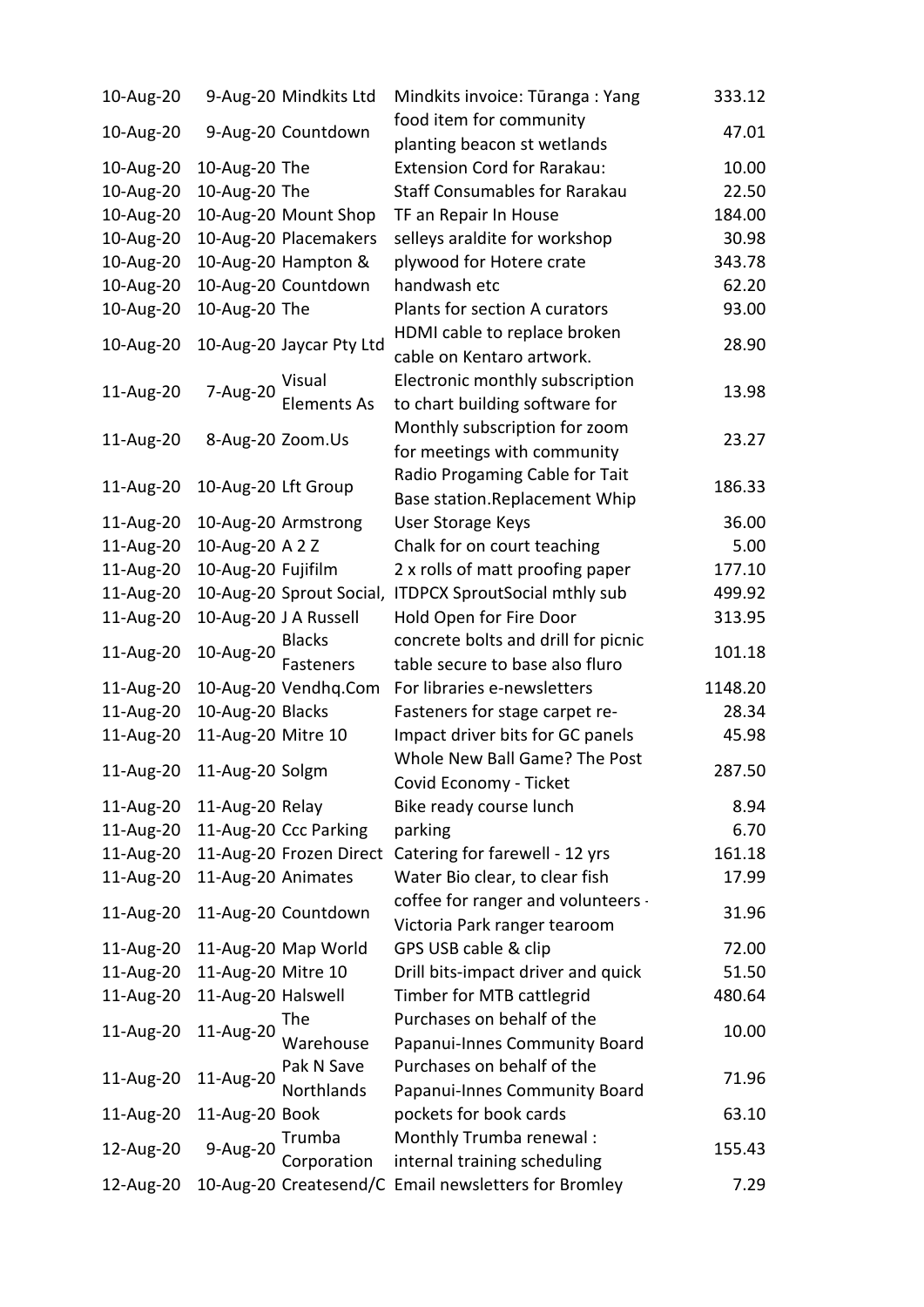|           |                     |                        | Smk*wufoo.C Go Live! Festival 2020 - Vendor         |          |
|-----------|---------------------|------------------------|-----------------------------------------------------|----------|
| 12-Aug-20 | 10-Aug-20           | om Charge              | Registrations - Wufoo                               | 60.65    |
| 12-Aug-20 | 11-Aug-20 The       |                        | Kettle for office kitchen                           | 11.00    |
| 12-Aug-20 | 11-Aug-20 Chch City |                        | Liquor licence for Areta Opening                    | 207.00   |
| 12-Aug-20 |                     | 11-Aug-20 Mrc Global   | Step Screen5 Bypass-WO                              | 980.67   |
| 12-Aug-20 | 11-Aug-20 Chch City |                        | Milk for NPW workshop session                       | 3.50     |
| 12-Aug-20 |                     | 11-Aug-20 Couplands    | <b>Community Engagement Event</b>                   | 12.09    |
| 12-Aug-20 |                     | 11-Aug-20 New Brighton | Stationery                                          | 3.07     |
| 12-Aug-20 | 11-Aug-20 Mitre 10  |                        | Araldite Glue, Super Fix Single                     | 33.14    |
| 12-Aug-20 |                     | 11-Aug-20 Countdown    | Milk                                                | 5.67     |
| 12-Aug-20 | 11-Aug-20 Akaroa    |                        | box of printed envelopes                            | 105.00   |
| 12-Aug-20 | 11-Aug-20 Blacks    |                        | G2 In House Maintenance - WO                        | 16.17    |
| 12-Aug-20 |                     |                        | 11-Aug-20 George Henry Workshop Consumables - WO    | 439.00   |
| 12-Aug-20 |                     | 11-Aug-20 Nz Institute | Survey and Spatial membership                       | 713.00   |
| 12-Aug-20 | 11-Aug-20 Mainland  |                        | allen keys, masonary drill bit,                     | 77.92    |
|           |                     | Gordon                 | Purchase of paper and gold pen                      |          |
| 12-Aug-20 | 11-Aug-20           | Harris Chch            | for Bill Hammond limited edition                    | 124.16   |
| 12-Aug-20 |                     | 11-Aug-20 J A Russell  | Hold open for Fire Door                             | 313.95   |
| 12-Aug-20 |                     |                        | 11-Aug-20 Createsend/C E-invite for Event.          | 7.83     |
| 12-Aug-20 | 12-Aug-20 Solgm     |                        | <b>SOLGM Webinar - Randerson</b>                    | 287.50   |
| 12-Aug-20 | 12-Aug-20 Solgm     |                        | SOLGM Webinar - the new NPS                         | 287.50   |
| 12-Aug-20 |                     | 12-Aug-20 Hampton &    | Future ply for Jellie                               | 580.82   |
| 12-Aug-20 | 12-Aug-20 Mitre 10  |                        | Spray bottles for hand sanitiser                    | 19.92    |
|           |                     | Freshchoice            | Cleaning supplies for bikes as a                    |          |
| 12-Aug-20 | 12-Aug-20           | Barrington             | result of Level 2 Covid                             | 23.50    |
| 12-Aug-20 |                     | 12-Aug-20 Pak N Save   | Catering for farewell - 12 years                    | 30.31    |
| 12-Aug-20 | 12-Aug-20 The       |                        | 12 x cloths for camp                                | 30.00    |
| 12-Aug-20 | 12-Aug-20 Cranfield |                        | Graffiti glass protection                           | 821.10   |
| 12-Aug-20 | 12-Aug-20 The       |                        | Pegs for exhibition activity                        | 6.00     |
| 12-Aug-20 |                     | 12-Aug-20 South Island | forklift hire to lift crates in                     | 241.50   |
| 12-Aug-20 | 12-Aug-20           | Payment -              | Payment - Personal Bnz                              | $-15.00$ |
|           |                     | Personal -             | Barrington Sd1 - Personal use in                    |          |
| 12-Aug-20 |                     | 12-Aug-20 Xcm Group    | 1 pair of trousers                                  | 52.21    |
| 12-Aug-20 | 12-Aug-20 Mitre 10  |                        | Tape for attaching Covid-19                         | 286.20   |
| 12-Aug-20 | 12-Aug-20 Bioguard  |                        | Floculant for the paint                             | 24.95    |
| 12-Aug-20 | 12-Aug-20           | Mitre 10               | Duct tape purchased urgently to                     | 6.98     |
|           |                     | Mega                   | set up the library for Level 2.                     |          |
| 12-Aug-20 |                     | 12-Aug-20 Devonport    | Giftware for resale in the B G V C                  | 268.53   |
| 13-Aug-20 |                     | 8-Aug-20 The Naked     | Biscuits for volunteer group                        | 39.80    |
| 13-Aug-20 |                     | 8-Aug-20 Bunnings -    | Fuel can for 91 octane for Hired                    | 18.98    |
| 13-Aug-20 |                     | 8-Aug-20 Hirepool Ltd  | Hire of rotary hoe for central                      | 120.65   |
| 13-Aug-20 |                     | 9-Aug-20 Projectmax    | CCTV Training course - to cover                     | 900.00   |
|           |                     |                        | CCTV work while role is being                       |          |
| 13-Aug-20 |                     |                        | 9-Aug-20 New World St Morning tea supplies for East | 20.54    |
| 13-Aug-20 |                     |                        | 10-Aug-20 Akaroa Motor 1 tube for ride on mower.    | 20.90    |
| 13-Aug-20 | 10-Aug-20           | Bunnings -             | Give Gear Get Great project                         | 122.36   |
|           |                     | 9476                   | resources and events kit.                           |          |
| 13-Aug-20 | 11-Aug-20 Caltex    |                        | Milk order for Hornby                               | 5.80     |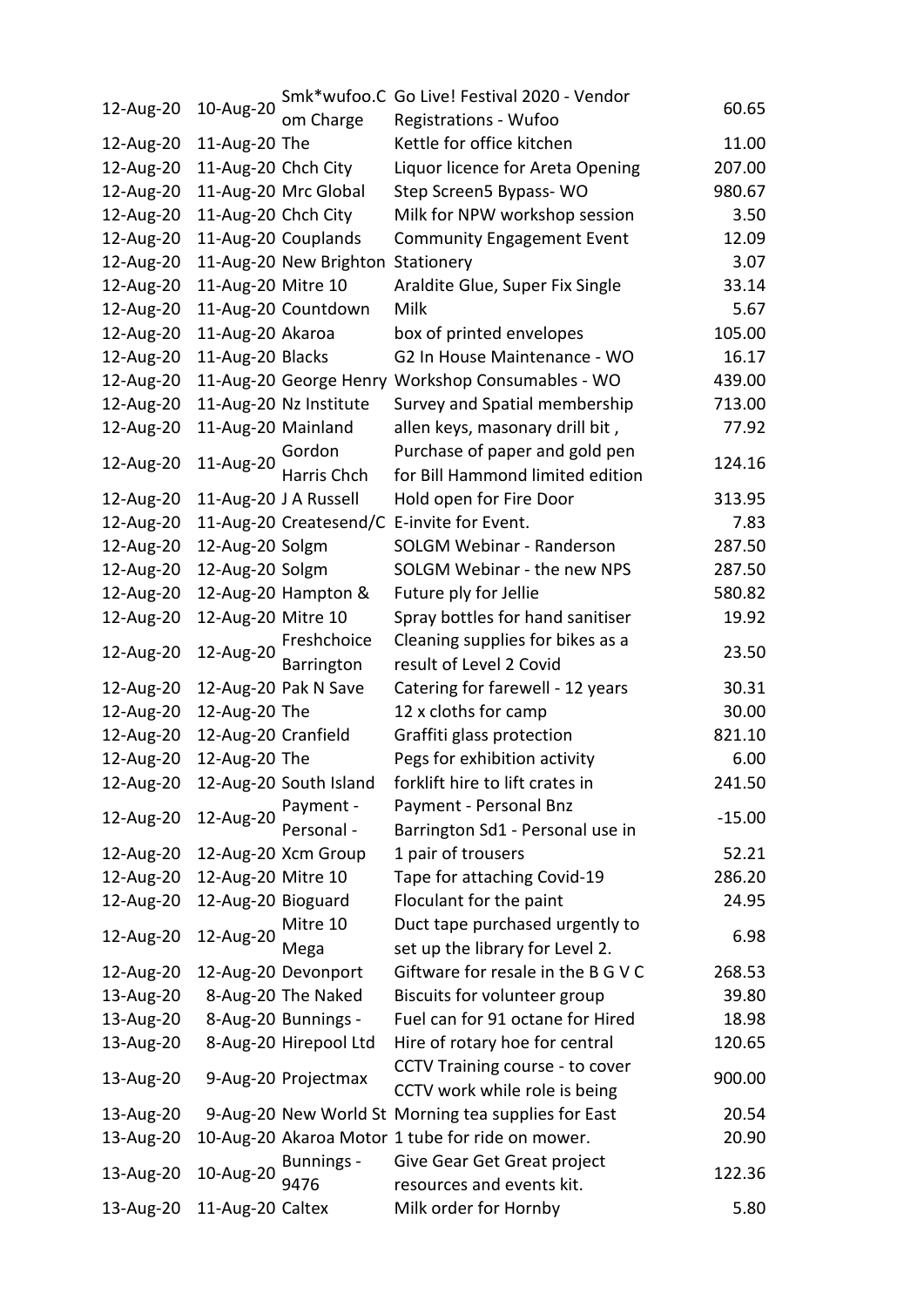| 13-Aug-20 | 11-Aug-20 Paypal    |                         | mask supply for our front of                                   | 197.97 |
|-----------|---------------------|-------------------------|----------------------------------------------------------------|--------|
| 13-Aug-20 |                     | 11-Aug-20 Articheck.Co. | Articheck condition reporting                                  | 255.54 |
| 13-Aug-20 |                     | 11-Aug-20 Mad Butcher   | <b>Community Engagement Event</b>                              | 5.99   |
| 13-Aug-20 |                     | 11-Aug-20 Pizza Hut -   | <b>Catering for Community Board</b>                            | 53.19  |
| 13-Aug-20 | 11-Aug-20 Flythru   |                         | Bike Ready training course was                                 | 10.00  |
| 13-Aug-20 |                     | 11-Aug-20 Christchurch  | Car park fees to attend Bike                                   | 30.00  |
| 13-Aug-20 | 11-Aug-20 Calendly  |                         | Calendly online fee                                            | 4.64   |
| 13-Aug-20 | 11-Aug-20 Paknsave  |                         | Catering for farewell - 12 years                               | 59.05  |
| 13-Aug-20 | 11-Aug-20           | Bunnings -<br>9476      | Tarps and tie downs for mulch<br>delivery and pick up on utes. | 107.94 |
| 13-Aug-20 | 11-Aug-20 Ab*       |                         | Library book                                                   | 39.82  |
| 13-Aug-20 |                     | 12-Aug-20 Ccc Parking   | CCC 3511Lichfield St Parking -                                 | 5.15   |
| 13-Aug-20 |                     | 12-Aug-20 Countdown     | <b>PPE</b>                                                     | 39.00  |
| 13-Aug-20 |                     | 12-Aug-20 Bunnings -    | Cable ties for temporary COVID                                 | 80.94  |
| 13-Aug-20 | 12-Aug-20 Wilson    |                         | <b>Wilson Parking - Civic Meeting</b>                          | 12.60  |
| 13-Aug-20 |                     | 12-Aug-20 Epson New     | Inks for conservation printer                                  | 115.80 |
| 13-Aug-20 |                     | 12-Aug-20 The Service   | Masks for operations                                           | 103.50 |
| 13-Aug-20 | 12-Aug-20 The       |                         | Spray Bottles for Hand Sanitiser                               | 7.00   |
|           |                     | Bunnings -              | Tape and hook fasteners to use                                 |        |
| 13-Aug-20 | 12-Aug-20           | 9476                    | in Turanga to mark out physical                                | 232.72 |
|           |                     | The Service             | cleaning clothes for fitness and                               |        |
| 13-Aug-20 | 12-Aug-20           | Company Ltd             | covid disposable cloths                                        | 423.38 |
|           |                     | Nz Safety               | dazzle spray can holder which                                  |        |
| 13-Aug-20 | 12-Aug-20           | Blackwoods              | can be used while walking                                      | 189.55 |
|           |                     |                         | Createsend/C Email newsletters for Papanui-                    |        |
| 13-Aug-20 | 12-Aug-20           | om                      | Innes Community News.                                          | 8.61   |
|           |                     |                         | Createsend/C Email newsletters for Spreydon-                   |        |
| 13-Aug-20 | 12-Aug-20           | om                      | <b>Cashmere Community News.</b>                                | 8.85   |
|           |                     |                         | Createsend/C Email newsletters for Banks                       |        |
| 13-Aug-20 | 12-Aug-20           | om                      | Peninsula Community News.                                      | 10.05  |
|           |                     |                         | Createsend/C Email newsletters for Fendalton-                  |        |
| 13-Aug-20 | 12-Aug-20           | om                      | Waimairi-Harewood Community                                    | 10.26  |
|           |                     |                         | Createsend/C Email newsletters for Halswell-                   |        |
| 13-Aug-20 | 12-Aug-20           | om                      | Hornby-Riccarton Community                                     | 10.92  |
|           |                     |                         | Createsend/C Email newsletters for Coastal-                    |        |
| 13-Aug-20 | 12-Aug-20           | om                      | <b>Burwood Community News.</b>                                 | 11.46  |
|           |                     |                         | Createsend/C Email newsletter Linwood-                         |        |
| 13-Aug-20 | 12-Aug-20           | om                      | Central-Heathcote Community                                    | 17.44  |
| 13-Aug-20 | 12-Aug-20 Nz Safety |                         | Gloves                                                         | 55.30  |
| 13-Aug-20 |                     | 12-Aug-20 Shardlows     | Polythene                                                      | 313.66 |
| 13-Aug-20 | 12-Aug-20 Resene    |                         | Resene test pots                                               | 24.00  |
| 13-Aug-20 |                     | 12-Aug-20 Bunnings -    | Box of gloves - PPE, Covid L2                                  | 18.90  |
| 13-Aug-20 | 12-Aug-20 Repco     |                         | Jump starter for vehicles                                      | 359.00 |
|           |                     | Mitre 10                | 2 Litres of Turf clean, 2 x magic                              |        |
| 13-Aug-20 | 12-Aug-20           | Mega Hornby             | cleaning sponges for gas hob in                                | 35.99  |
|           |                     | <b>Bishopdale</b>       | Protective masks for                                           |        |
| 13-Aug-20 | 12-Aug-20           | Pharmacy                | Orauwhata:Bishopdale library to                                | 72.86  |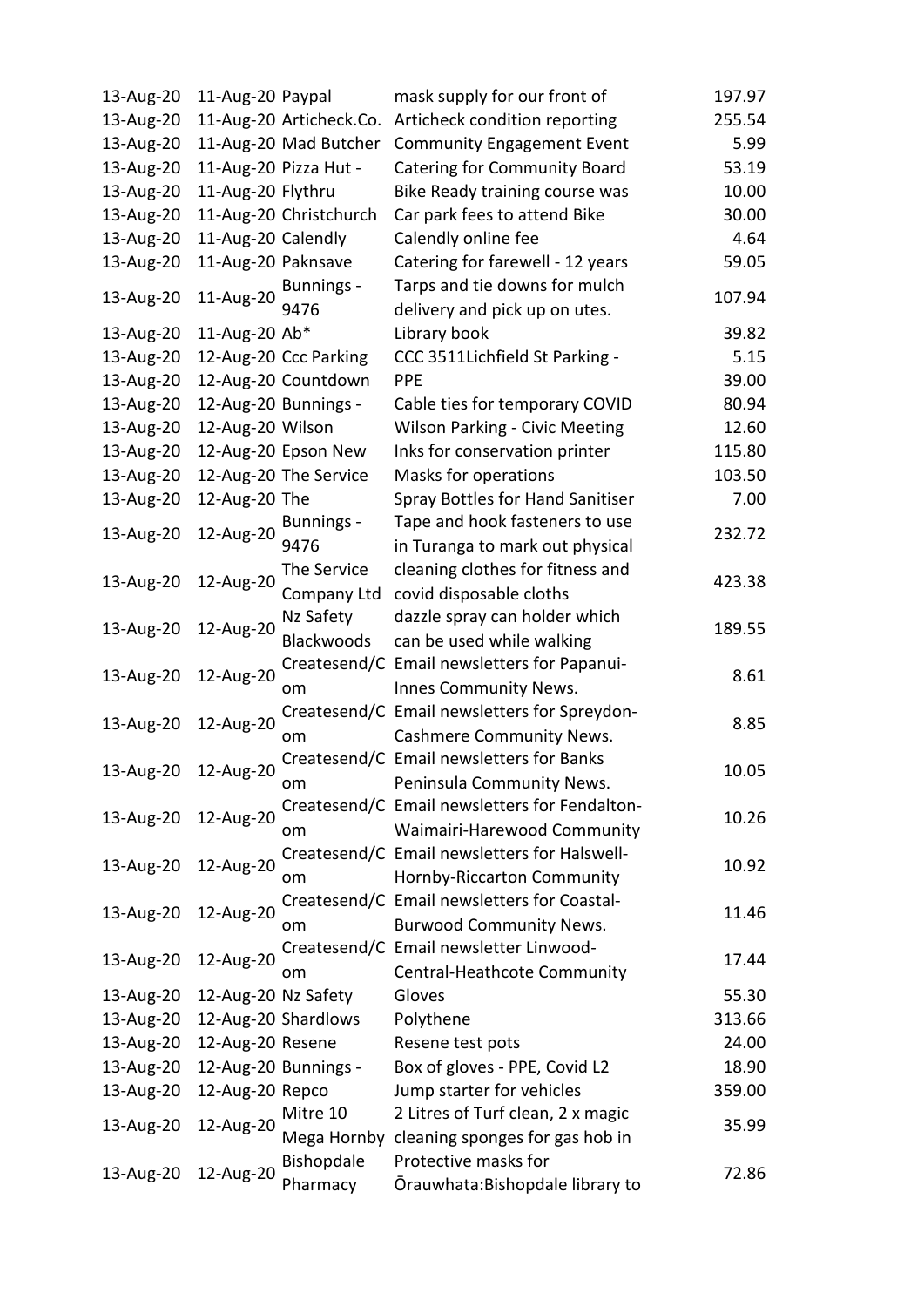|                              |                      | Fresh Meats                         | Personal use in error -                     |        |
|------------------------------|----------------------|-------------------------------------|---------------------------------------------|--------|
| 13-Aug-20                    | 12-Aug-20            | Barrington                          | Reimbursed at Service Desk                  | 10.50  |
| 13-Aug-20                    |                      | 12-Aug-20 Canterbury                | Central city interpretation photo           | 40.00  |
| 13-Aug-20                    |                      | 12-Aug-20 Saecowilson -             | Workshop Consumables - WO                   | 266.40 |
| 13-Aug-20                    | 12-Aug-20 Wilson     |                                     | Parking to attend training at civic         | 8.60   |
| 13-Aug-20                    | 12-Aug-20 Nz Safety  |                                     | Replacement Work ear muffs                  | 36.37  |
| 13-Aug-20                    |                      | 12-Aug-20 Marine Mail               | Case for lifejacket cartridge               | 40.46  |
| 13-Aug-20                    |                      | 12-Aug-20 Marine Mail               | Lifejacket cartridges                       | 159.25 |
| 13-Aug-20                    |                      | 12-Aug-20 Bunnings -                | New cutlery for staff room                  | 45.56  |
| 13-Aug-20                    |                      | 12-Aug-20 Bunnings -                | Double sided tape for front                 | 18.22  |
| 13-Aug-20                    | 12-Aug-20 Mitre 10   |                                     | Cut 4x keys; plus 2x key tags for           | 29.96  |
| 13-Aug-20                    | 12-Aug-20 Wilson     |                                     | parking in town for ranger                  | 8.60   |
| 13-Aug-20                    | 12-Aug-20 Norjo      |                                     | Motorbike helmet                            | 189.00 |
|                              |                      | Bunnings -                          | Tech/exhibitions supplies for               |        |
| 13-Aug-20                    | 12-Aug-20            | 9476                                | exhibition installs. (Tape, filler,         | 404.42 |
|                              |                      |                                     | Steel-capped hiking boots (for              |        |
| 13-Aug-20                    |                      | 13-Aug-20 Fit4 Hornby               | wildlife survey work, planting              | 200.00 |
| 13-Aug-20                    |                      | 13-Aug-20 Mrc Global                | Plant Air Compressor- WO                    | 319.85 |
|                              |                      | Placemakers                         | Dust masks, secateurs bypass                |        |
| 13-Aug-20                    | 13-Aug-20            | Cranford                            | blade & bypass lopper                       | 106.25 |
| 13-Aug-20                    |                      | 13-Aug-20 Bam*aqua                  | Reusn King-3 Submersible Pump               | 105.15 |
|                              |                      |                                     | <b>Community Group - Dallington</b>         |        |
| 13-Aug-20                    |                      | 13-Aug-20 Countdown                 | <b>Community Cottage Trust</b>              | 100.00 |
| 13-Aug-20                    | 13-Aug-20 Chch City  |                                     | Parking coupons                             | 62.00  |
|                              |                      |                                     | Noel Leeming iPad adaptor for flash to      |        |
| 13-Aug-20                    | 13-Aug-20            | 12                                  | headphone for when the                      | 39.98  |
| 13-Aug-20                    |                      | 13-Aug-20 New World                 | kitchen supplies mona vale                  | 17.56  |
| 13-Aug-20                    | 13-Aug-20 Ccc Art    |                                     | Parking for meetings at Civic               | 8.00   |
| 13-Aug-20                    | 13-Aug-20 Caltex     |                                     | milk for Redwood                            | 7.80   |
| 14-Aug-20 11-Aug-20 Aha Labs |                      |                                     | ITIM Aha mthly sub                          | 223.53 |
| 14-Aug-20 12-Aug-20 Zoom.Aud |                      |                                     | Zoom Room addition for                      | 9.94   |
|                              |                      |                                     | Createsend/C Email newsletters for Te Pou   |        |
| 14-Aug-20                    | 12-Aug-20            | om                                  | Toetoe: Linwood Pool update -               | 16.57  |
| 14-Aug-20                    |                      | 12-Aug-20 Bookdeposito Library book |                                             | 37.98  |
| 14-Aug-20                    |                      | 13-Aug-20 Splashndash               | Splashndash - Vehicle Clean                 | 14.50  |
| 14-Aug-20                    |                      | 13-Aug-20 Bp Connect                | <b>Fuel BP Connection</b>                   | 54.80  |
| 14-Aug-20                    |                      | 13-Aug-20 Bunnings -                | Banks Peninsula Equipment                   | 69.08  |
| 14-Aug-20                    |                      | 13-Aug-20 Countdown                 | <b>PPE</b>                                  | 35.00  |
| 14-Aug-20                    |                      |                                     | 13-Aug-20 George Henry Tools Workshop - WO  | 39.36  |
| 14-Aug-20                    | 13-Aug-20 Kmart      |                                     | Cleaning caddy and clip board               | 97.00  |
|                              |                      |                                     | Createsend/C Email newsletters for Woolston |        |
| 14-Aug-20                    | 13-Aug-20            | om                                  | Village upgrade (334 recipients)            | 12.01  |
| 14-Aug-20                    | 13-Aug-20 Kmart      |                                     | Photography storage                         | 52.00  |
| 14-Aug-20                    | 13-Aug-20 Parkable*  |                                     | Parking PG gallery collection               | 1.22   |
| 14-Aug-20                    |                      | 13-Aug-20 Shardlows                 | Storage packing materials                   | 39.45  |
| 14-Aug-20                    | 13-Aug-20 Terra Viva |                                     | 3 new plants indoor                         | 87.48  |
| 14-Aug-20                    | 13-Aug-20 Ross Galt  |                                     | Keys for Users Lockbox & Stock              | 34.00  |
| 14-Aug-20                    | 13-Aug-20 Kmart      |                                     | Chalk for on court teaching                 | 6.00   |
|                              |                      |                                     |                                             |        |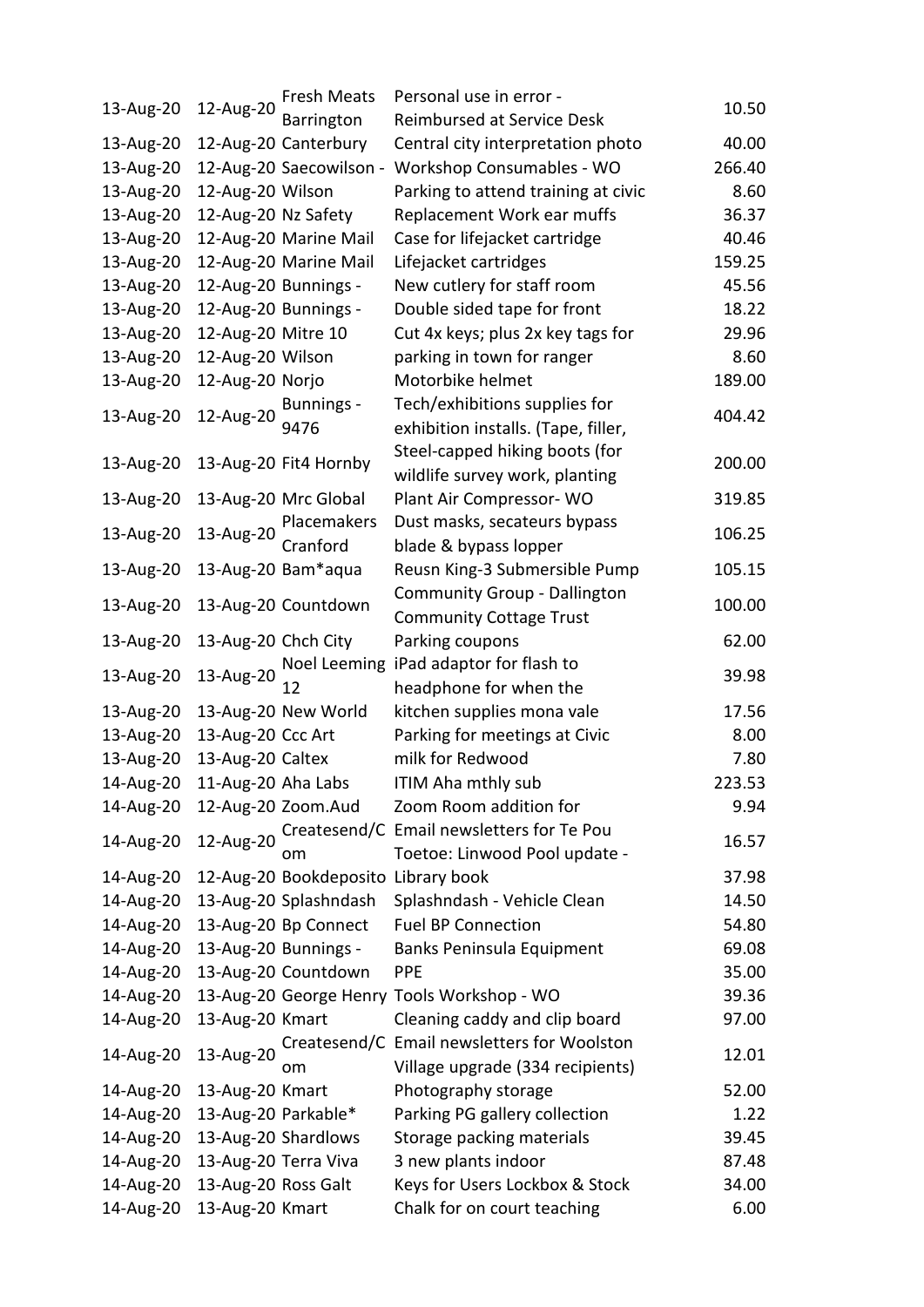| 14-Aug-20 |                     | 13-Aug-20 Spotlight Nz | Spotlight, Te Wheke theme                       | 60.99     |
|-----------|---------------------|------------------------|-------------------------------------------------|-----------|
| 14-Aug-20 |                     | 13-Aug-20 Lincraft NZ  | Wool                                            | 22.00     |
| 14-Aug-20 |                     | 13-Aug-20 Canterbury   | Central city interpretation photo               | 20.00     |
| 14-Aug-20 | 13-Aug-20 Nz Safety |                        | PPE - Gumboots - WO                             | 235.75    |
| 14-Aug-20 |                     |                        | 13-Aug-20 New World St Morning tea supplies for | 21.34     |
|           |                     | New World              | Super glue for use in Learning                  |           |
| 14-Aug-20 | 13-Aug-20           | Halswell               | Centre with 3D modelling                        | 8.05      |
| 14-Aug-20 |                     | 13-Aug-20 Countdown    | Strike cleaning wipes for library               | 32.00     |
| 14-Aug-20 | 13-Aug-20 Nz Safety |                        | 2x gumboots for RH + SS in                      | 78.31     |
| 14-Aug-20 |                     | 14-Aug-20 Cial Online  | Credit Voucher Cial Online                      | $-82.00$  |
|           |                     | New World              | Purchase of supplies for FWH                    |           |
| 14-Aug-20 | 14-Aug-20           | Fendalton              | <b>Community Board meeting</b>                  | 15.98     |
| 14-Aug-20 | 14-Aug-20 The       |                        | folding table for sign in forms at              | 99.00     |
|           |                     |                        | folding table for office and                    |           |
| 14-Aug-20 |                     | 14-Aug-20 Warehouse    | batteries for Group fit classes                 | 157.00    |
| 14-Aug-20 | 14-Aug-20 Mitre 10  |                        | tables for covid tracing                        | 109.47    |
| 14-Aug-20 |                     | 14-Aug-20 Fresh Choice | food for Travis volunteer work                  | 30.24     |
|           |                     | <b>Four Square</b>     | 6 x D2 Batteries for loud haler                 |           |
| 14-Aug-20 | 14-Aug-20           | Akaroa                 | used for evacuation and 1 pack                  | 39.36     |
| 14-Aug-20 | 14-Aug-20 Arrow     |                        | fabric masks for lab staff                      | 252.83    |
|           |                     |                        | Timber screws-timber battens-                   |           |
| 14-Aug-20 | 14-Aug-20           | Mitre 10<br>Beckenham  | and plastic caps for waratahs                   | 194.03    |
|           |                     |                        |                                                 |           |
| 14-Aug-20 |                     | 14-Aug-20 Countdown    | Volunteer BBQ supplies - Spit                   | 55.48     |
| 14-Aug-20 | 14-Aug-20 Chain     |                        | Yearly Maintenance on bike fleet                | 690.80    |
| 14-Aug-20 | 14-Aug-20 Chain     |                        | Double Charge incorrect,                        | 690.80    |
| 14-Aug-20 | 14-Aug-20           | Chain                  | Credit Voucher Chain Reaction -                 | $-690.80$ |
|           |                     | Reaction               | refund for second incorrect                     |           |
| 14-Aug-20 | 14-Aug-20 Resene    |                        | <b>Blackboard paint for Exhibitions</b>         | 205.20    |
| 14-Aug-20 |                     | 14-Aug-20 Placemakers  | respirator for solvent or painting              | 284.96    |
| 17-Aug-20 |                     | 13-Aug-20 Rhs London   | Library subscription for The                    | 123.26    |
| 17-Aug-20 |                     |                        | 13-Aug-20 Dnh*godaddy ITDOWI Godaddy CR Nzd     | -431.24   |
| 17-Aug-20 | 13-Aug-20 Ab*       |                        | Library book                                    | 78.94     |
| 17-Aug-20 | 14-Aug-20 Wilson    |                        | <b>Wilson Parking - Meeting</b>                 | 6.60      |
| 17-Aug-20 | 14-Aug-20 Labfriend |                        | <b>Bottle Carriers for Banks</b>                | 842.20    |
| 17-Aug-20 |                     | 14-Aug-20 Bunnings -   | batteries for gate counters +                   | 81.57     |
|           |                     | 9476                   | sanding paper for seat                          |           |
| 17-Aug-20 |                     | 14-Aug-20 The Service  | cleaning equipment and                          | 723.35    |
|           |                     | Facebk                 | <b>Facebook Marketing for Post:</b>             |           |
| 17-Aug-20 | 14-Aug-20           | *ubvdhvjdr2            | "Christchurch's biggest two-                    | 50.00     |
|           |                     |                        | week music festival is"From 10                  |           |
| 17-Aug-20 |                     | 14-Aug-20 Redpaths St  | Replacement fluro tube for                      | 9.28      |
| 17-Aug-20 |                     | 14-Aug-20 Bunnings -   | rivets for travis                               | 43.20     |
| 17-Aug-20 |                     | 14-Aug-20 Bunnings -   | rivet gun pad bolt for Travis info              | 57.68     |
| 17-Aug-20 | 14-Aug-20 Nz Safety |                        | PPE gear                                        | 878.41    |
| 17-Aug-20 | 14-Aug-20 Q Store   |                        | Tape to mark floor for COVID                    | 1.60      |
| 17-Aug-20 |                     | 14-Aug-20 Para Rubber  | Belt Press - WO                                 | 34.98     |
| 17-Aug-20 |                     | 14-Aug-20 Bunnings -   | General Cleaning - WO                           | 81.00     |
| 17-Aug-20 | 14-Aug-20 Blacks    |                        | Dry 2 Auger Hoppers - WO                        | 107.19    |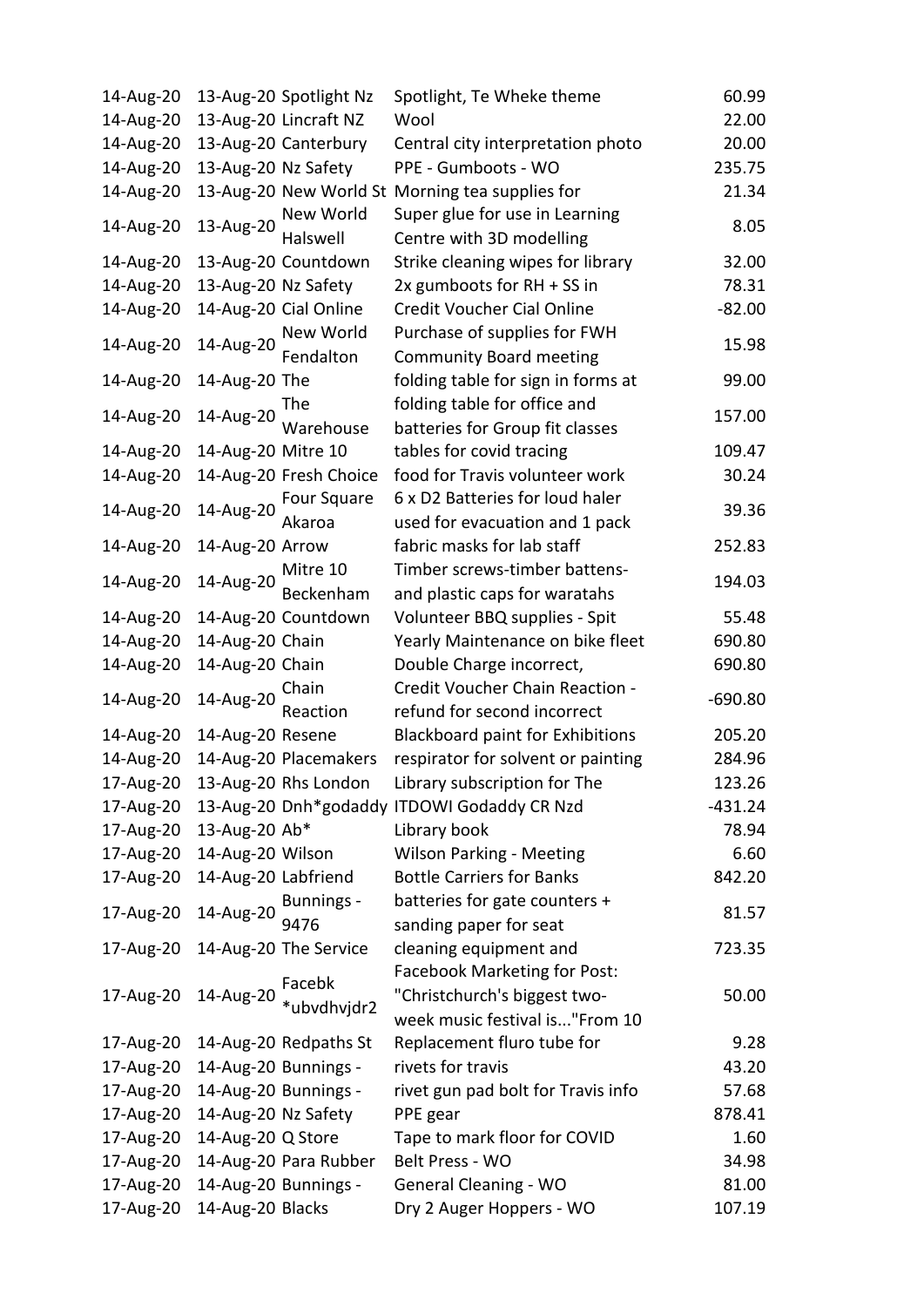| 17-Aug-20 |                     | 14-Aug-20 The Service   | H&S Consumables - WO                                       | 331.97 |
|-----------|---------------------|-------------------------|------------------------------------------------------------|--------|
| 17-Aug-20 | 14-Aug-20 Unichem   |                         | masks for Micro                                            | 59.99  |
| 17-Aug-20 | 14-Aug-20 Redcliffs |                         | Volunteer BBQ supplies                                     | 120.59 |
| 17-Aug-20 |                     | 14-Aug-20 Tailormade    | Computer part for parking                                  | 60.97  |
| 17-Aug-20 |                     | 14-Aug-20 Bunnings -    | Glue for New Brighton, coat                                | 23.93  |
| 17-Aug-20 |                     | 14-Aug-20 Storage Box - | <b>Cleaning accessories</b>                                | 96.90  |
| 17-Aug-20 |                     | 14-Aug-20 The Service   | Medical face masks                                         | 103.50 |
|           |                     | <b>Bunnings -</b>       | Sun tuf roofing material,                                  |        |
| 17-Aug-20 | 14-Aug-20           | 9482                    | watering cans for track work                               | 310.66 |
| 17-Aug-20 | 15-Aug-20 Caltex    |                         | Milk order for Hornby                                      | 7.90   |
| 17-Aug-20 |                     | 15-Aug-20 Dnh*godaddy   | ITDODWI gismap Std SSL 2 yrly                              | 288.35 |
| 17-Aug-20 |                     | 15-Aug-20 Pak N Save    | storage container for                                      | 5.49   |
| 17-Aug-20 |                     | 15-Aug-20 Amzn Mktp     | endoscope for investigating                                | 86.64  |
| 17-Aug-20 | 16-Aug-20 Trademe   |                         | Toner for printer - (CNC pole                              | 81.84  |
| 17-Aug-20 |                     | 17-Aug-20 Z Moorhouse   | 9kg refill gas bottles x 4 for weed                        | 156.00 |
|           |                     | New World               | Purchase of supplies for FWH                               |        |
| 17-Aug-20 | 17-Aug-20           | Fendalton               | <b>Community Board meeting</b>                             | 11.99  |
| 17-Aug-20 |                     | 17-Aug-20 Npd Islington | petrol for lawnmower tractor                               | 29.49  |
| 17-Aug-20 |                     |                         | weed killer and lawn weed killer                           | 388.40 |
|           | 17-Aug-20 Prebble   |                         |                                                            |        |
| 17-Aug-20 |                     | 17-Aug-20 Pak N Save    | Tea, Coffee etc                                            | 13.98  |
| 17-Aug-20 |                     | 17-Aug-20 Z Cashmere    | x2 2L milk - for ranger tearoom                            | 12.00  |
| 17-Aug-20 | 17-Aug-20 Mitre 10  |                         | Resources for education                                    | 89.96  |
| 17-Aug-20 | 17-Aug-20           | Mitre 10                | Replacement gloves and masks                               | 112.79 |
|           |                     | Mega                    | for balance tank and                                       |        |
| 17-Aug-20 | 17-Aug-20 Briscoes  |                         | New cutlery for staff room                                 | 77.94  |
| 17-Aug-20 |                     | 17-Aug-20 Veges Direct  | animal food items veges                                    | 43.95  |
| 18-Aug-20 |                     | 16-Aug-20 Zoom.Aud      | Zoom Licenses for Councilors                               | 408.12 |
|           |                     |                         | and Hearings and Committee                                 |        |
| 18-Aug-20 | 16-Aug-20 Axure     |                         | <b>ITDPCX Axure mthly sub</b>                              | 153.59 |
|           |                     |                         | 18-Aug-20 16-Aug-20 Swiftype.Com ITDPCX Swiftype mthly sub | 398.09 |
| 18-Aug-20 | 16-Aug-20 Zoom.Us   |                         | subscription for zoom meetings                             | 234.94 |
| 18-Aug-20 | 17-Aug-20           | Home And                | Covid-19 Level 2 Board room                                | 3.70   |
|           |                     | Castle                  | Preparation - Tape - Stationery                            |        |
| 18-Aug-20 | 17-Aug-20 Wilson    |                         | Parking fees for meeting at                                | 8.10   |
| 18-Aug-20 | 17-Aug-20           | Trademe                 | <b>Trade Me Listing for Commercial</b>                     | 549.00 |
|           |                     | L545 Ping               | Lease - Metro Sports                                       |        |
|           |                     | Bunnings -              | X2 Rubbish bins used as walking                            |        |
| 18-Aug-20 | 17-Aug-20           | 9482                    | stick holders at the top of the                            | 49.96  |
| 18-Aug-20 | 17-Aug-20 Evolution |                         | Replacement helmet                                         | 47.36  |
| 18-Aug-20 | 17-Aug-20 Copyland  |                         | <b>Community Service Awards</b>                            | 9.10   |
| 18-Aug-20 |                     | 17-Aug-20 Saecowilson - | Dryer 2 - WO                                               | 596.07 |
| 18-Aug-20 | 17-Aug-20 Sifco     |                         | air hose coupling for co2 air                              | 37.15  |
| 18-Aug-20 | 17-Aug-20 The       |                         | Pegs for exhibition activity                               | 6.00   |
| 18-Aug-20 |                     | 17-Aug-20 Bunnings -    | Cleaning equipment                                         | 40.45  |
| 18-Aug-20 |                     | 17-Aug-20 The Service   | Bio-zyme for Taiora QEII                                   | 915.40 |
| 18-Aug-20 |                     | 17-Aug-20 Bunnings -    | tube for wheel borrow habitat                              | 19.98  |
| 18-Aug-20 |                     | 18-Aug-20 Garden Box    | AP20 for pot hole repairs on                               | 79.50  |
| 18-Aug-20 |                     | 18-Aug-20 Magnets NZ    | <b>Magnets for Exhibitions Office</b>                      | 120.75 |
|           |                     |                         |                                                            |        |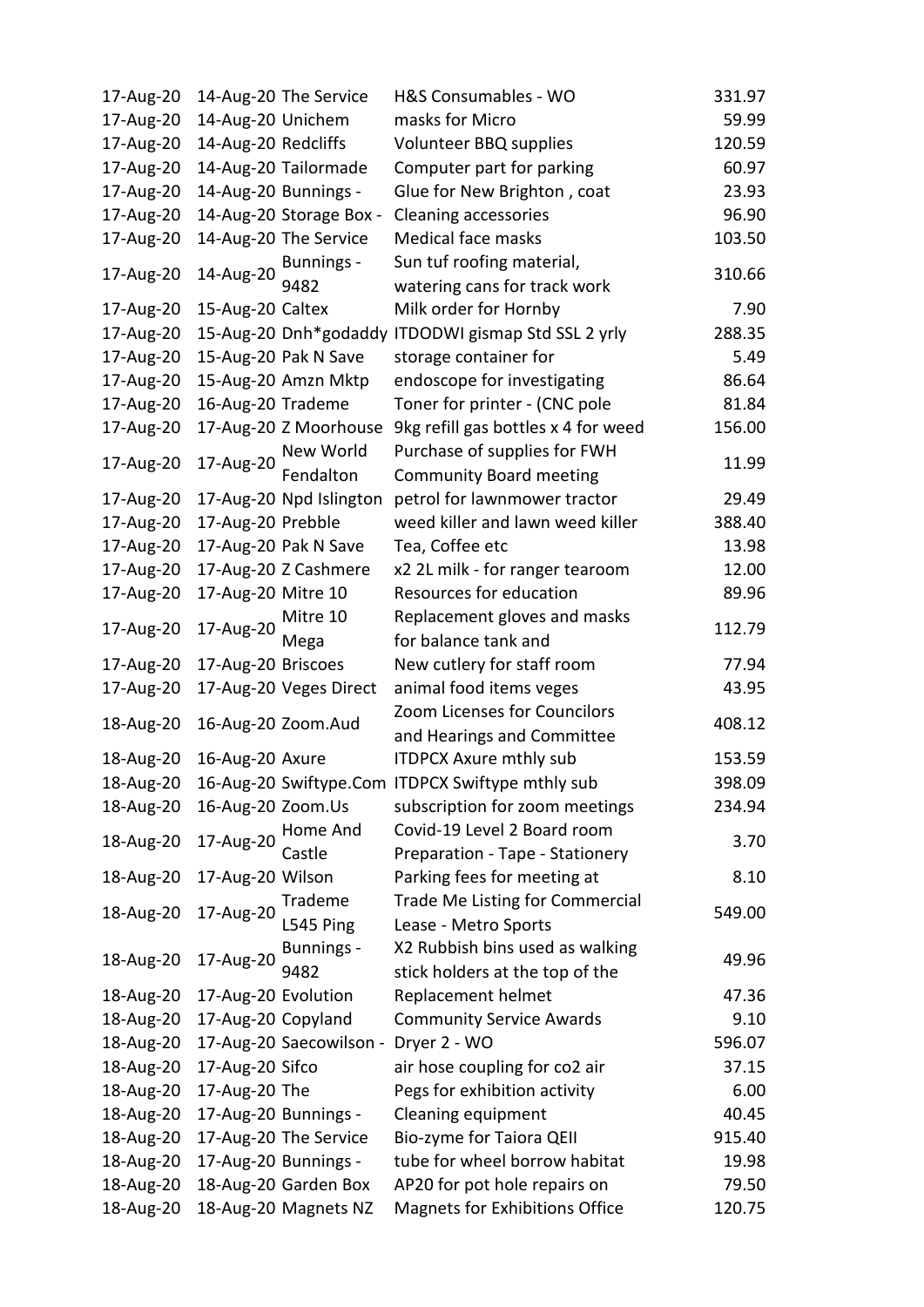| 18-Aug-20 | 18-Aug-20 Resene    |                        | <b>Magnetic Paint for Exhibitions</b>         | 146.38   |
|-----------|---------------------|------------------------|-----------------------------------------------|----------|
| 18-Aug-20 |                     | 18-Aug-20 Freshchoice  | paper cups to be used at leaders              | 8.00     |
| 18-Aug-20 |                     | 18-Aug-20 Freshchoice  | paper cups to be used at                      | 10.60    |
|           | 18-Aug-20           | Road Signs             | Flexi-Lite Car Kit for road                   |          |
| 18-Aug-20 |                     | And Traffic            | inspections on CRAF project                   | 230.00   |
| 18-Aug-20 |                     | 18-Aug-20 Kathmandu    | Bags for storage of height gear               | 62.97    |
|           |                     | Noel Leeming           | portable storage devices, cost                |          |
| 18-Aug-20 | 18-Aug-20           |                        | recoverable from customers                    | 34.99    |
| 18-Aug-20 | 18-Aug-20 Anzor     |                        | Tools-WO                                      | 188.55   |
| 18-Aug-20 |                     | 18-Aug-20 Wsl Eastgate | stationery for micro lab                      | 219.90   |
| 18-Aug-20 | 18-Aug-20 Mitre 10  |                        | 2 packs of 14gx75mm 100pk                     | 97.73    |
|           | 18-Aug-20           | Credit                 | Credit Adjustment Chargeback                  |          |
| 18-Aug-20 |                     | Adjustment -           | Credit Adj - Disputed duplicate               | $-80.75$ |
| 18-Aug-20 |                     | 18-Aug-20 New World    | Banks Peninsula Zone                          | 28.22    |
|           | 18-Aug-20           | Mitre 10               | Replacement batteries for                     |          |
| 18-Aug-20 |                     | Mega                   | torches, and pair of pliers and               | 95.53    |
| 18-Aug-20 | 18-Aug-20 Anzor     |                        | Pontoon bolt replacements -                   | 48.79    |
| 18-Aug-20 |                     | 18-Aug-20 Ccc Parking  | Meeting at Civic building                     | 5.15     |
| 18-Aug-20 |                     | 18-Aug-20 Computerlou  | Logitech MX Vertical Ergonomic                | 154.90   |
| 18-Aug-20 |                     | 18-Aug-20 Ccc Parking  | H&S meeting                                   | 5.15     |
| 18-Aug-20 |                     | 18-Aug-20 Xcm Group    | 2 pairs of trousers                           | 109.02   |
|           |                     |                        | 3 packs of Strike touch screen                |          |
| 18-Aug-20 |                     | 18-Aug-20 Countdown    | wipes for Libraries network.                  | 12.00    |
|           |                     |                        | 3 packs of Strike touch screen                |          |
| 18-Aug-20 |                     | 18-Aug-20 Countdown    | wipes for Libraries network                   | 12.00    |
| 19-Aug-20 | 18-Aug-20 Fosters   |                        | weedeater nylon cord                          | 52.00    |
| 19-Aug-20 | 18-Aug-20 Hirepool  |                        | hire of compactor for rock                    | 135.00   |
| 19-Aug-20 |                     | 18-Aug-20 The Service  | gloves and window cleaning                    | 305.37   |
| 19-Aug-20 | 18-Aug-20           |                        | Createsend/C Email newsletters for Graffiti   | 9.32     |
|           |                     | om                     | Volunteering Newsletter -                     |          |
| 19-Aug-20 |                     | 18-Aug-20 Bunnings -   | Gear for RTs                                  | 98.28    |
| 19-Aug-20 | 18-Aug-20 Repco     |                        | Tyre repair kits for support team             | 191.94   |
| 19-Aug-20 |                     | 18-Aug-20 Storage Box- | Storage for RTs IMT Unit                      | 264.88   |
| 19-Aug-20 | 18-Aug-20 Nz Safety |                        | Gear for RTs and support team                 | 267.24   |
| 19-Aug-20 |                     | 18-Aug-20 South Island | Bearing & Housing & Belt for                  | 96.40    |
| 19-Aug-20 |                     | 18-Aug-20 Seal Imports | Dryer 2 augers - WO                           | 13.70    |
| 19-Aug-20 |                     |                        | 18-Aug-20 Saecowilson - Tools - Workshop - WO | 39.05    |
| 19-Aug-20 | 18-Aug-20 Repco     |                        | <b>Engine Crane</b>                           | 249.00   |
| 19-Aug-20 | 18-Aug-20 Action    |                        | powdercoat mesh for racks in S7               | 611.54   |
| 19-Aug-20 | 18-Aug-20 Pearsons  |                        | stones for poolside planters that             | 14.00    |
|           |                     | Mitre 10               | window cleaning equipment &                   |          |
| 19-Aug-20 | 18-Aug-20           | Mega                   | pool scum line cleaners                       | 215.47   |
| 19-Aug-20 | 18-Aug-20 Nz Safety |                        | Safety work boots                             | 160.89   |
| 19-Aug-20 |                     | 18-Aug-20 Bunnings -   | <b>Potting Mix</b>                            | 35.00    |
| 19-Aug-20 | 18-Aug-20           | New World              | Food for community planting                   | 131.85   |
|           |                     | Halswell               | day at Okains Bay Camping                     |          |
| 19-Aug-20 |                     | 18-Aug-20 Ac Libraries | Fee for the payment of lost Akl               | 0.33     |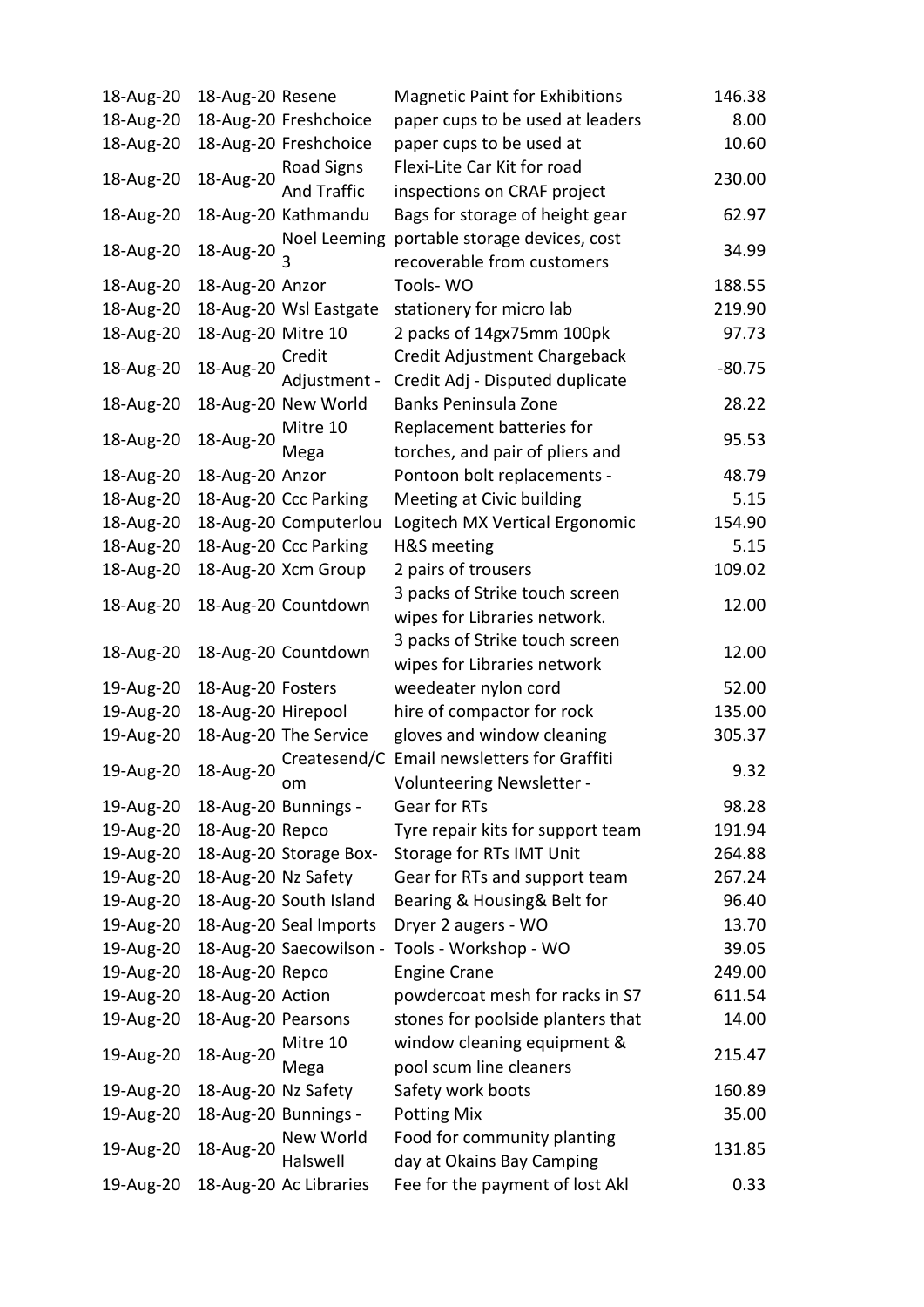|                              |                         | Ac Libraries           | Replacement cost for a lost                  |         |
|------------------------------|-------------------------|------------------------|----------------------------------------------|---------|
| 19-Aug-20                    | 18-Aug-20               | Jms                    | Interloan from Akl Library                   | 20.00   |
| 19-Aug-20                    | 18-Aug-20 St Pierres    |                        | Banks Peninsula Zone                         | 49.60   |
| 19-Aug-20                    | 18-Aug-20 Propeller     |                        | pool test tablets for Pioneer Pool           | 927.00  |
|                              |                         | Wsl South              | Binding for EOC reference                    |         |
| 19-Aug-20                    | 18-Aug-20               | City                   | documents and Tsunami                        | 70.72   |
|                              | Terra Viva<br>18-Aug-20 |                        | Central rose garden replacement              | 503.82  |
| 19-Aug-20                    |                         | Home &                 | roses for the collection                     |         |
| 19-Aug-20                    | 18-Aug-20 Ullrich       |                        | aluminium edging for                         | 32.22   |
| 19-Aug-20                    |                         | 18-Aug-20 Bunnings -   | wheel borrow repairs                         | 136.60  |
| 19-Aug-20                    | 18-Aug-20 The           |                        | 1 pair of shoes                              | 180.00  |
| 19-Aug-20                    | 18-Aug-20 Repco         |                        | Grease cartridges for Toro                   | 54.00   |
| 19-Aug-20                    |                         | 19-Aug-20 Waterforce   | <b>SPIGOT TOP</b>                            | 117.99  |
| 19-Aug-20                    |                         | 19-Aug-20 Without A    | <b>STAINLESS SPLASH BACK TABLE</b>           | 649.98  |
| 19-Aug-20                    |                         | 19-Aug-20 Wsl Eastgate | USB stick for CCTV Footage                   | 19.98   |
| 19-Aug-20                    | 19-Aug-20               | Payment -              | Payment - Personal Payment -                 | $-1.64$ |
|                              |                         | Personal -             | Thank You - Refund of charge                 |         |
| 19-Aug-20                    | 19-Aug-20 Rubber        |                        | Stamp for NB                                 | 24.00   |
| 19-Aug-20                    |                         | 19-Aug-20 Thode Knife  | guillotine sharpen                           | 93.18   |
| 19-Aug-20                    |                         | 19-Aug-20 Countdown    | Milk                                         | 7.20    |
| 19-Aug-20                    |                         | 19-Aug-20 Hampton &    | plywood for Benseman crate                   | 85.94   |
| 19-Aug-20                    |                         | 19-Aug-20 Countdown    | Cleaning wipes for library I.T               | 32.00   |
| 19-Aug-20                    |                         | 19-Aug-20 K9 Control   | 4x Bark prevention collars                   | 560.00  |
| 19-Aug-20                    |                         | 19-Aug-20 Countdown    | 3 packs of Strike wipes for                  | 12.00   |
| 19-Aug-20                    |                         | 19-Aug-20 Fresh Choice | 6 packs of Strike wipes for                  | 24.00   |
| 20-Aug-20                    |                         | 18-Aug-20 Createsend/C | <b>Email newsletters for Resource</b>        | 12.40   |
|                              |                         |                        | Calendly online subscription                 |         |
| 20-Aug-20                    | 18-Aug-20 Calendly      |                        | charge that comes through                    | 46.95   |
|                              |                         |                        | monthly. currently being used                |         |
|                              |                         |                        | Calendly online subscription                 |         |
| 20-Aug-20 18-Aug-20 Calendly |                         |                        | charge that comes through                    | 70.43   |
|                              |                         |                        | monthly. currently being used                |         |
|                              |                         |                        | Calendly online subscription                 |         |
| 20-Aug-20 18-Aug-20 Calendly |                         |                        | charge that comes through                    | 93.91   |
|                              |                         |                        | monthly. currently being used                |         |
|                              |                         |                        | Calendly online subscription                 |         |
| 20-Aug-20                    | 18-Aug-20 Calendly      |                        | charge that comes through                    | 140.86  |
|                              |                         |                        | monthly. currently being used                |         |
| 20-Aug-20                    | 19-Aug-20 Hirepool      |                        | Credit Voucher Hirepool                      | $-5.61$ |
| 20-Aug-20                    | 19-Aug-20               | Pak N Save             | Ant spray for ants in the kitchen            | 15.64   |
|                              |                         | Wainoni                | staff room. GoClean disinfectant             |         |
| 20-Aug-20                    | 19-Aug-20               |                        | Createsend/C Email newsletters for Banks     | 10.03   |
|                              |                         | om                     | Peninsula Community News (202                |         |
| 20-Aug-20                    | 19-Aug-20               |                        | Createsend/C Email newsletters for CMUA      | 10.26   |
|                              |                         | om                     | <b>Update 18 August 2020 (217</b>            |         |
| 20-Aug-20                    | 19-Aug-20               |                        | Createsend/C Email newsletter for Fendalton- | 10.29   |
|                              |                         | om                     | Waimairi-Harewood Community                  |         |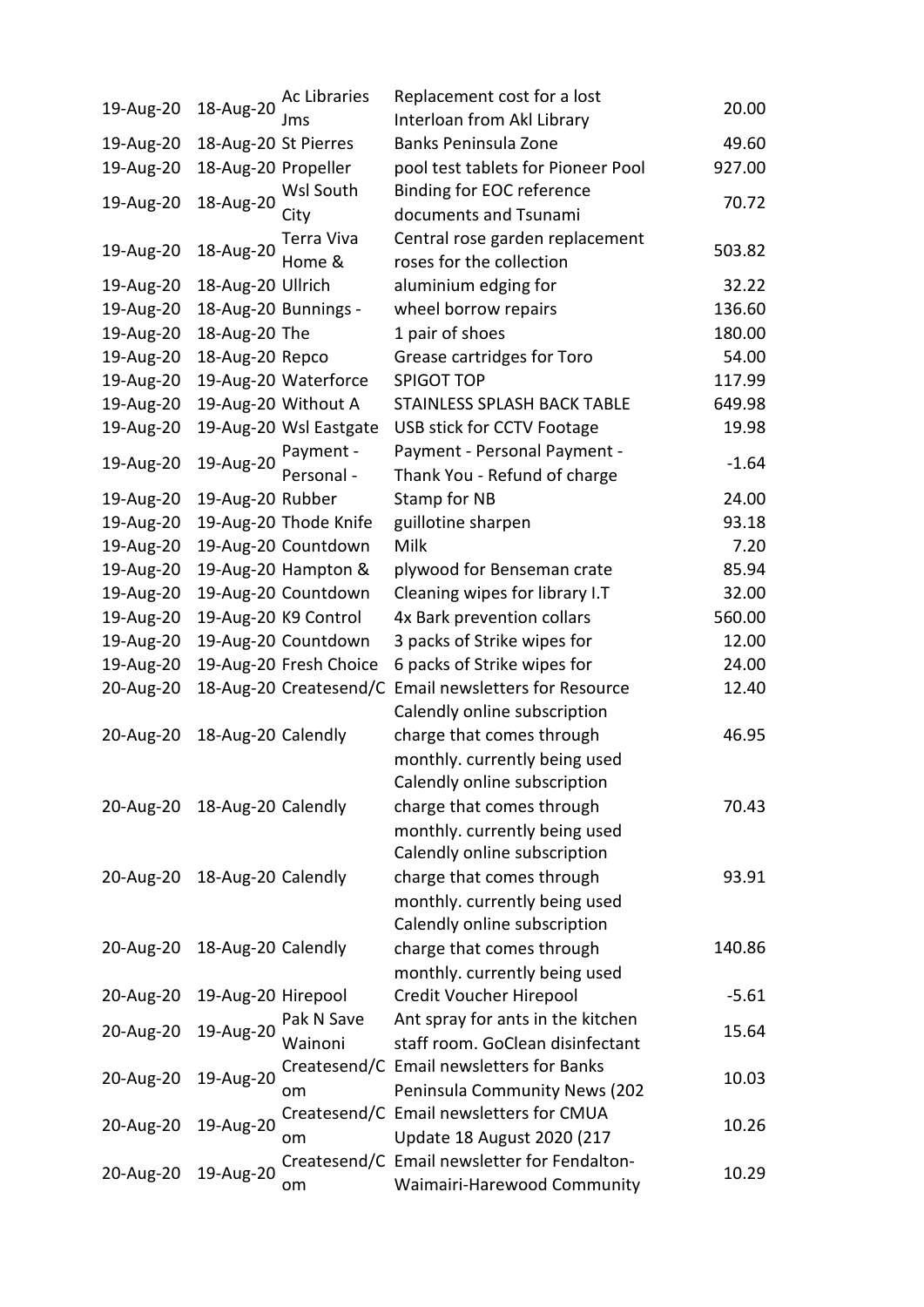|           |                     |                       | Createsend/C Email newsletters for Linwood-             |         |
|-----------|---------------------|-----------------------|---------------------------------------------------------|---------|
| 20-Aug-20 | 19-Aug-20           | om                    | Central-Heathcote Community                             | 17.44   |
|           |                     | <b>Bp Connect</b>     | AA Alkaline batteries for the                           |         |
| 20-Aug-20 | 19-Aug-20           | Qe li                 | Water test machine as the Office                        | 20.00   |
| 20-Aug-20 |                     | 19-Aug-20 Shardlows   | cardboard boxes                                         | 149.50  |
| 20-Aug-20 |                     | 19-Aug-20 Awwa.Org    | American Water Works Ass -                              | 2920.84 |
| 20-Aug-20 |                     | 19-Aug-20 Bunnings -  | chest handles for Hotere crate                          | 41.40   |
| 20-Aug-20 |                     | 19-Aug-20 Bunnings -  | Wood filler, CRC for workshop                           | 62.05   |
| 20-Aug-20 | 19-Aug-20 Nz Safety |                       | PPE gear - Traffic Operations                           | 147.73  |
| 20-Aug-20 | 19-Aug-20 Portstone |                       | Plants EQ memorial planting                             | 860.32  |
|           |                     | Seal Imports          | replacement O-rings for chlorine                        |         |
| 20-Aug-20 | 19-Aug-20           | Chch                  | sight glass at Halswell pool                            | 45.45   |
|           |                     | Barcodes.Co.          | Barcode for Wayne Youle book                            |         |
| 20-Aug-20 | 19-Aug-20           | Nz                    | (te reo Maori version)                                  | 30.00   |
| 20-Aug-20 | 19-Aug-20 Avonside  |                       | Spay of dog Karma                                       | 190.00  |
|           |                     | Mitre 10              | 6 rolls Hazard tape - preparation                       |         |
| 20-Aug-20 | 19-Aug-20           |                       |                                                         | 69.18   |
|           |                     | Beckenham             | if/when required for floor                              |         |
| 20-Aug-20 |                     | 19-Aug-20 Smiths Book | Library book                                            | 60.00   |
| 20-Aug-20 | 19-Aug-20           |                       | New World St New World - Sanitiser, wipes,              | 72.18   |
|           |                     | <b>Martins</b>        | and biscuits for Spreydon-                              |         |
| 20-Aug-20 |                     | 20-Aug-20 Ccc Parking | <b>CCC Parking - Meeting Civic</b>                      | 6.70    |
| 20-Aug-20 | 20-Aug-20           | Sydenham              | Caterpillar Battery Alternator -                        | 769.86  |
|           |                     | Service               | Note: two invoices one amount                           |         |
| 20-Aug-20 | 20-Aug-20 Stuff Ps  |                       | Monthly Press Subscription.                             | 59.22   |
| 20-Aug-20 | 20-Aug-20 Stuff Ps  |                       | Monthly Press Subscription.                             | 71.07   |
| 20-Aug-20 | 20-Aug-20 Stuff Ps  |                       | Monthly Press Subscription.                             | 71.07   |
| 20-Aug-20 | 20-Aug-20 Stuff Ps  |                       | Monthly Press Subscription.                             | 85.37   |
| 20-Aug-20 | 20-Aug-20 Stuff Ps  |                       | The Press subscription - CAG                            | 68.90   |
|           |                     | Mitre 10              | Key cut for shelter to give to OCS                      | 15.96   |
| 20-Aug-20 | 20-Aug-20           | Mega                  | cleaners of our facilities                              |         |
|           |                     | The                   | retail items for sale- 8x \$12                          |         |
| 20-Aug-20 | 20-Aug-20           | Warehouse             | towels- 6x floating arm bands                           | 132.00  |
|           |                     | Mitre 10              | replacement gloves and rubber                           |         |
| 20-Aug-20 | 20-Aug-20           | Mega                  | plungers for QE2 pool                                   | 31.33   |
| 20-Aug-20 |                     | 20-Aug-20 Countdown   | Items for re sale in the shop                           | 36.73   |
| 21-Aug-20 | 18-Aug-20 Paypal    |                       | All weather notebooks for AMOs                          | 171.93  |
|           |                     |                       | Createsend/C Email newsletter for Spreydon-             |         |
| 21-Aug-20 | 19-Aug-20           | om                    | <b>Cashmere Community News</b>                          | 8.85    |
|           |                     |                       | Createsend/C Email newsletters for Coastal-             |         |
| 21-Aug-20 | 19-Aug-20           | om                    | <b>Burwood Community News (298</b>                      | 11.47   |
| 21-Aug-20 | 20-Aug-20 Wilson    |                       | <b>Wilson Parking - Meeting Civic</b>                   | 4.60    |
| 21-Aug-20 | 20-Aug-20 Pb        |                       | Repairs to PLC Programming                              | 157.84  |
| 21-Aug-20 | 20-Aug-20 Nz Safety |                       | Annual PPE - Gumboots/Annual                            | 413.12  |
| 21-Aug-20 | 20-Aug-20 De Spa    |                       | Consumables for the Pasifika                            | 50.00   |
|           |                     |                       | Createsend/C Email newsletters for Halswell-            |         |
| 21-Aug-20 | 20-Aug-20           | om                    | Hornby-Riccarton Community                              | 10.98   |
| 21-Aug-20 | 20-Aug-20 Ecodrop   |                       | general refuse                                          | 264.50  |
| 21-Aug-20 |                     |                       | 20-Aug-20 Harvard*busi Library subscription for Harvard | 250.00  |
|           |                     |                       |                                                         |         |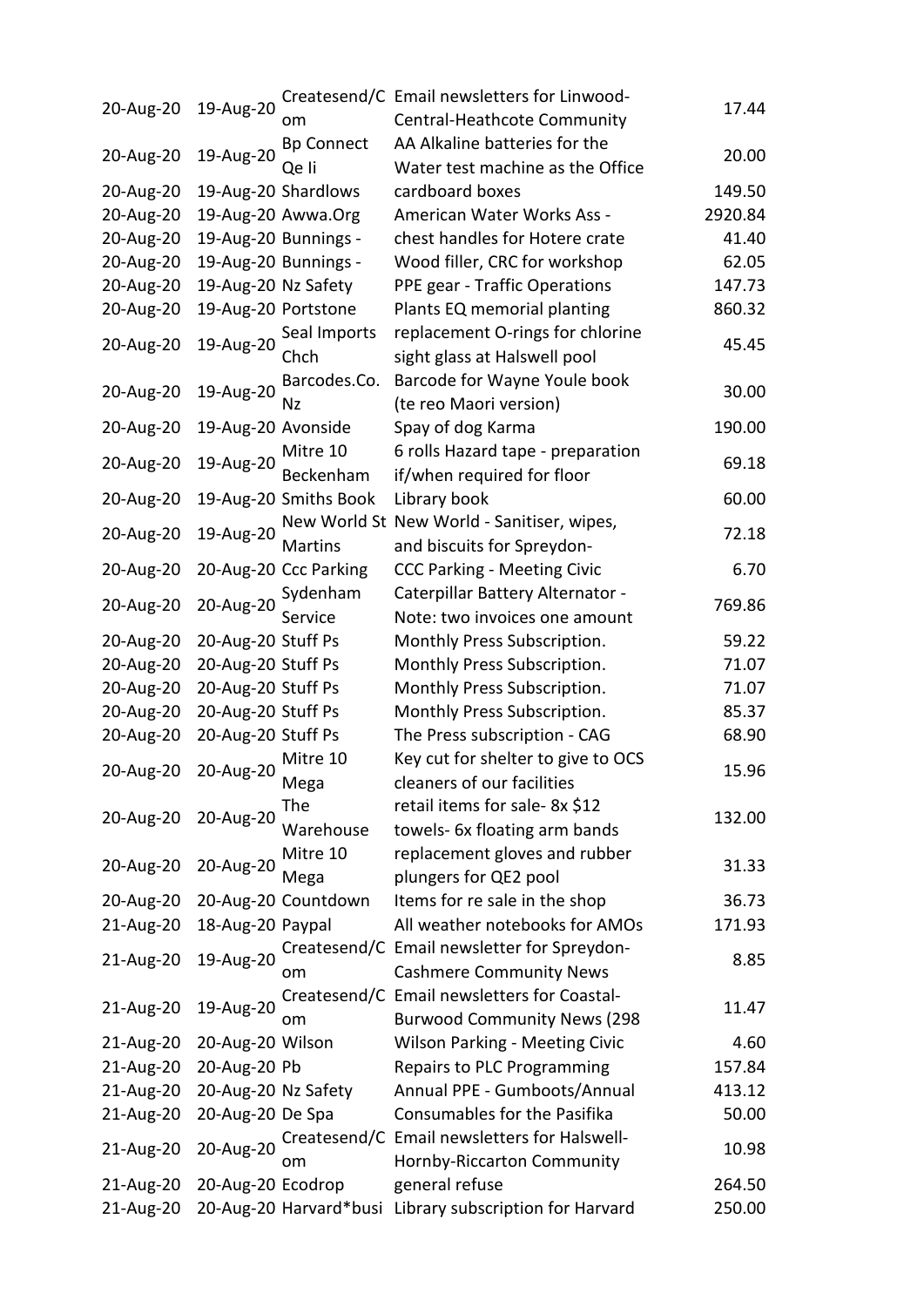| 21-Aug-20 | 20-Aug-20 Voyager   |                                      | <b>Bulletin messaging</b>             | 23.71     |
|-----------|---------------------|--------------------------------------|---------------------------------------|-----------|
| 21-Aug-20 |                     | 20-Aug-20 Dept Internal              | Photo reproduction fee National       | 30.00     |
| 21-Aug-20 | 20-Aug-20 Mainland  |                                      | self tapping screws for new           | 50.03     |
| 21-Aug-20 | 20-Aug-20 Hcb       |                                      | van battery charger                   | 194.73    |
| 21-Aug-20 | 20-Aug-20 Nz Safety |                                      | replacement footwear safety           | 121.69    |
|           |                     | Nz Safety                            | PPE for water feature pump            |           |
| 21-Aug-20 | 20-Aug-20           | Blackwoods                           | room - apron, mask, chemical          | 152.04    |
|           |                     |                                      | resistant gloves, glasses for         |           |
| 21-Aug-20 | 20-Aug-20 Oderings  |                                      | Plants for section a+ curators        | 103.72    |
| 21-Aug-20 |                     | 20-Aug-20 The Service                | Pumps for hand sanitiser 51           | 28.04     |
| 21-Aug-20 | 20-Aug-20 Nz Safety |                                      | 1 pair motor bike boots               | 90.27     |
| 21-Aug-20 | 20-Aug-20 Nz Safety |                                      | 1 pair motorbike boots                | 198.50    |
| 21-Aug-20 | 20-Aug-20 Ecodrop   |                                      | General refuse                        | 172.50    |
| 21-Aug-20 | 20-Aug-20 Ecodrop   |                                      | <b>General Refuse</b>                 | 327.75    |
| 21-Aug-20 | 20-Aug-20 Ecodrop   |                                      | General refuse                        | 379.50    |
| 21-Aug-20 |                     | 20-Aug-20 Scorpio Books Library book |                                       | 75.00     |
| 21-Aug-20 | 20-Aug-20 Gordon    |                                      | Foamcore for Hotere Malady            | 215.90    |
| 21-Aug-20 | 21-Aug-20 Topmaq    |                                      | RATCHET STRAPS                        | 20.90     |
| 21-Aug-20 | 21-Aug-20 Primepac  |                                      | <b>DOUBLE SIDED TAPE</b>              | 71.55     |
| 21-Aug-20 |                     | 21-Aug-20 Road Signs                 | <b>GIVE WAY SIGN</b>                  | 142.60    |
| 21-Aug-20 |                     | 21-Aug-20 Without A                  | STAINLESS TABLE FOR OLD               | 596.90    |
| 21-Aug-20 |                     | 21-Aug-20 Ccc Parking                | Wilson Parking - Meeting Civic        | 5.15      |
|           |                     | Greenery                             | planters & flowers to create pool     |           |
| 21-Aug-20 | 21-Aug-20           | Imports                              | entry block to manage hazard          | 1019.75   |
| 21-Aug-20 | 21-Aug-20 Ecochem   |                                      | <b>Cleaning/Sanitising Products</b>   | 505.43    |
| 21-Aug-20 | 21-Aug-20 Mitre 10  |                                      | Packaging for Auckland Art            | 112.56    |
| 21-Aug-20 | 21-Aug-20 Mitre 10  |                                      | Safety glasses and paint              | 44.39     |
| 21-Aug-20 |                     | 21-Aug-20 Xcm Group                  | 1 pair of trousers                    | 54.51     |
| 21-Aug-20 |                     | 21-Aug-20 Stuff Media                | Credit Voucher Stuff Media (Ps)       | $-229.50$ |
| 21-Aug-20 |                     | $\frac{1}{20}$ Mitre 10              | Potting mix for the planter box       | 31.96     |
|           | 21-Aug-20           | Mega                                 | at Matuku Takotako for Seed           |           |
| 24-Aug-20 |                     | 19-Aug-20 Jotform Inc.               | Description - H&S Reporting           | 29.95     |
| 24-Aug-20 |                     | 20-Aug-20 Easymapmak                 | Easy Map Maker Subscription           | 45.71     |
| 24-Aug-20 | 20-Aug-20 Sp *      |                                      | Library book                          | 50.04     |
| 24-Aug-20 |                     | 21-Aug-20 Baier Group                | POSTS RAILS BOXING                    | 1146.24   |
| 24-Aug-20 | 21-Aug-20 Wilson    |                                      | <b>Wilson Parking - Meeting Civic</b> | 6.60      |
| 24-Aug-20 | 21-Aug-20 Wilson    |                                      | <b>Wilson Parking - Meeting Civic</b> | 12.60     |
| 24-Aug-20 | 21-Aug-20 Caltex    |                                      | Milk order for Hornby                 | 9.70      |
|           | 21-Aug-20           | Pulp Kitchen                         | Banks Peninsula Zone                  |           |
| 24-Aug-20 |                     | Catering                             | Committee - Catering - 18             | 284.05    |
| 24-Aug-20 | 21-Aug-20 Ecodrop   |                                      | general refuse                        | 276.00    |
| 24-Aug-20 | 21-Aug-20 Ecodrop   |                                      | general refuse                        | 425.50    |
| 24-Aug-20 | 21-Aug-20 Ecodrop   |                                      | Rubbish                               | 304.75    |
| 24-Aug-20 | 21-Aug-20 Ecodrop   |                                      | rubbish                               | 310.50    |
| 24-Aug-20 |                     | 21-Aug-20 Marine Mail                | 2X Life buoy rings for pier           | 206.14    |
| 24-Aug-20 | 21-Aug-20 Arlis/Anz |                                      | ARLIS membership                      | 78.97     |
|           |                     | Bunnings -                           | 2-way 12 mm hose                      |           |
| 24-Aug-20 | 22-Aug-20           | 9482                                 | adapter/coupler for Community         | 3.98      |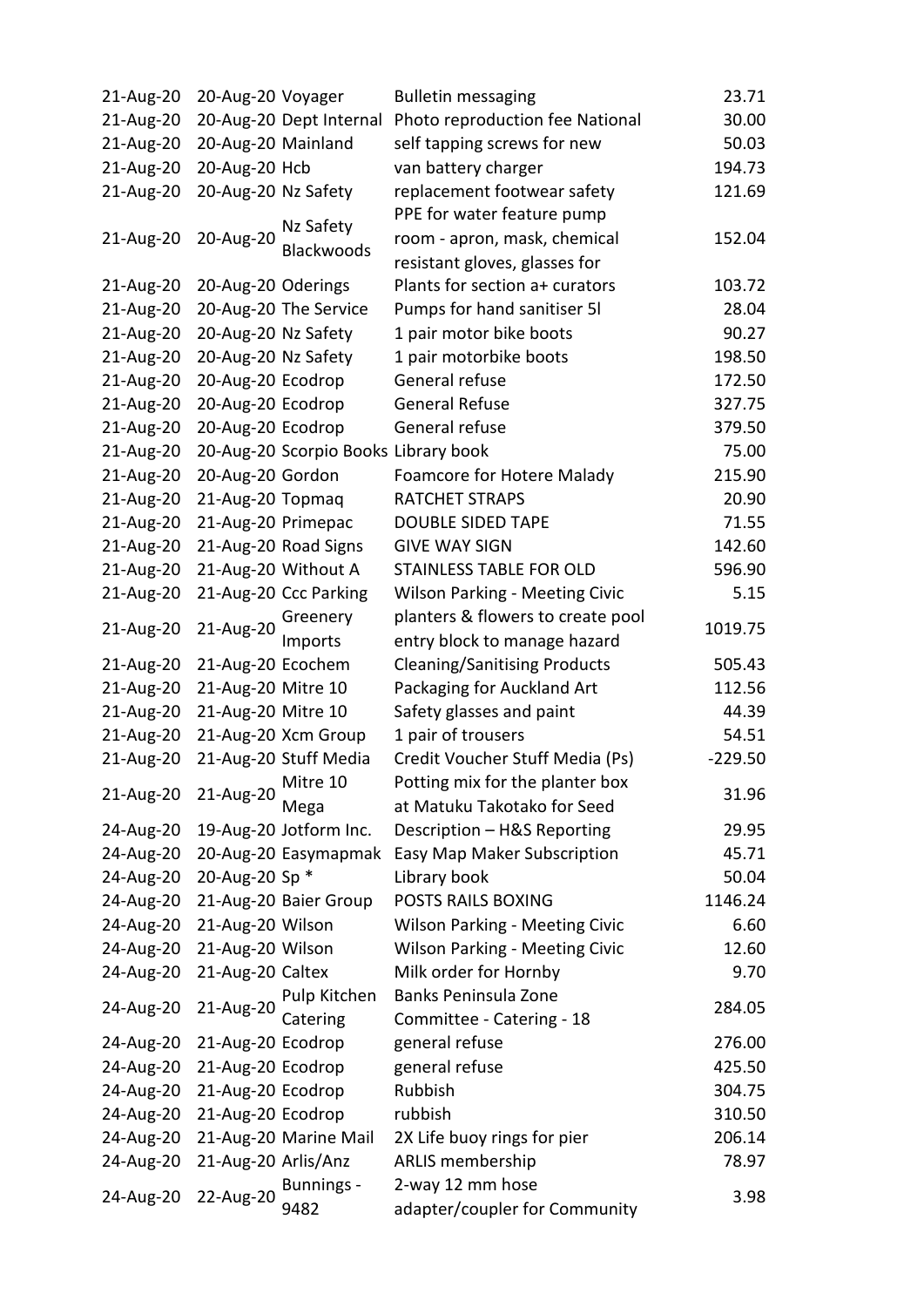| 24-Aug-20                 | 22-Aug-20          | <b>Bunnings -</b>             | 30 m hose for irrigating                             | 25.98     |
|---------------------------|--------------------|-------------------------------|------------------------------------------------------|-----------|
|                           |                    | 9482                          | <b>Community Partnerships</b>                        |           |
| 24-Aug-20                 |                    | 22-Aug-20 Peter Timbs         | <b>BBQ supply for community</b>                      | 97.44     |
| 24-Aug-20                 | 22-Aug-20          | Lindas Sew N                  | CV-19 Reusable face mask trial                       | 463.50    |
|                           |                    | Sew Alterna                   | staff, Papanui & Spreydon                            |           |
| 24-Aug-20                 |                    | 23-Aug-20 The National        | Monthly NBR Subscription.                            | 35.00     |
| 24-Aug-20                 | 23-Aug-20          | Original                      | Catering provided for retirement                     | 94.00     |
|                           |                    | Foods                         | function as per Council policy                       |           |
| 24-Aug-20                 |                    | 23-Aug-20 Countdown           | Sugar and coffee for staff tea                       | 28.07     |
| 24-Aug-20                 | 23-Aug-20          | Mitre 10                      | <b>Staples for Pest Animal control</b>               | 49.33     |
|                           |                    | Beckenham                     | operations + x3 hose clips                           |           |
| 24-Aug-20                 |                    | 23-Aug-20 Countdown           | Cleaning wipes for Library I.T                       | 24.00     |
| 24-Aug-20                 |                    | 23-Aug-20 Countdown           | supply for community planting                        | 67.48     |
| 24-Aug-20                 |                    | 23-Aug-20 Countdown           | 6 x Strike IT cleaning wipes for                     | 24.00     |
| 24-Aug-20                 | 24-Aug-20 Mitre 10 |                               | <b>STAIN SAMPLE</b>                                  | 14.98     |
| 24-Aug-20                 | 24-Aug-20          | Mitre 10                      | leather belt and pouch for gel +                     | 110.70    |
|                           |                    | Beckenham                     | coach screws for lambing sign                        |           |
| 24-Aug-20                 |                    | 24-Aug-20 James Bull &        | Spare front door key                                 | 12.00     |
| 24-Aug-20                 | 24-Aug-20 Mitre 10 |                               | Talanoa I Messina props                              | 62.84     |
| 24-Aug-20                 |                    | 24-Aug-20 The Kitchen<br>Cafe | Coffee to an NZTA lady who                           | 4.80      |
|                           |                    |                               | came with the CEO visiting CTOC                      |           |
| 24-Aug-20                 |                    | 24-Aug-20 New World           | Catering provided for NZTA CEO                       | 145.19    |
| 24-Aug-20                 |                    | 24-Aug-20 Xcm Group           | 1 pair of trousers and 3 senior                      | 194.93    |
| 24-Aug-20                 | 24-Aug-20          | Mitre 10                      | Steam vac cleaner for sauna                          | 596.87    |
|                           |                    | Mega                          | bench, hose, safety goggles,                         |           |
| 25-Aug-20                 |                    |                               | 23-Aug-20 Surveymonke Subscription for Surveymonkey. | 470.91    |
| 25-Aug-20                 |                    |                               | 23-Aug-20 Createsend/C Email newsletter for Warden   | 7.21      |
| 25-Aug-20                 |                    |                               | 24-Aug-20 George Henry In House Maintenance          | 80.47     |
| 25-Aug-20                 |                    | 24-Aug-20 Seal Imports        | G2 Oil Leak - WO                                     | 87.63     |
|                           |                    |                               | 25-Aug-20 24-Aug-20 Safet H & S Consumables          | 134.02    |
| 25-Aug-20 24-Aug-20 Safet |                    |                               | H & S Consumables - WO                               | 607.09    |
|                           | 24-Aug-20          |                               | Createsend/C Email newsletter for Akaroa             |           |
| 25-Aug-20                 |                    | om                            | Wastewater consultation (141                         | 9.12      |
| 25-Aug-20                 | 24-Aug-20 Ecodrop  |                               | General refuse                                       | 17.25     |
|                           |                    |                               | Credit Voucher Countdown -                           |           |
|                           |                    | 25-Aug-20 24-Aug-20 Countdown | Vouchers did not load correctly                      | $-350.00$ |
|                           |                    |                               | Vouchers for STEM programme                          |           |
|                           |                    | 25-Aug-20 24-Aug-20 Countdown | but system did not load                              | 350.00    |
|                           |                    |                               | GiftCards properly so refund                         |           |
| 25-Aug-20                 | 24-Aug-20 Warwick  |                               | First aid kits for RTs                               | 1139.95   |
| 25-Aug-20                 | 24-Aug-20 Secure   |                               | Meeting at TU                                        | 4.50      |
| 25-Aug-20                 |                    | 24-Aug-20 Bunnings -          | chest handles for Hotere roll                        | 27.60     |
| 25-Aug-20                 |                    | 24-Aug-20 Debitsuccess        | Myzone monthly fee                                   | 253.00    |
| 25-Aug-20                 |                    | 24-Aug-20 Countdown           | sunscreen for sale                                   | 58.40     |
| 25-Aug-20                 |                    | 24-Aug-20 Fulton Hogan        | MTB plate signs                                      | 216.47    |
| 25-Aug-20                 | 24-Aug-20 Oderings |                               | hanging baskets, herbs                               | 159.75    |
| 25-Aug-20                 |                    | 24-Aug-20 Bunnings -          | Grout to repair steam room QE2                       | 44.08     |
|                           |                    |                               |                                                      |           |